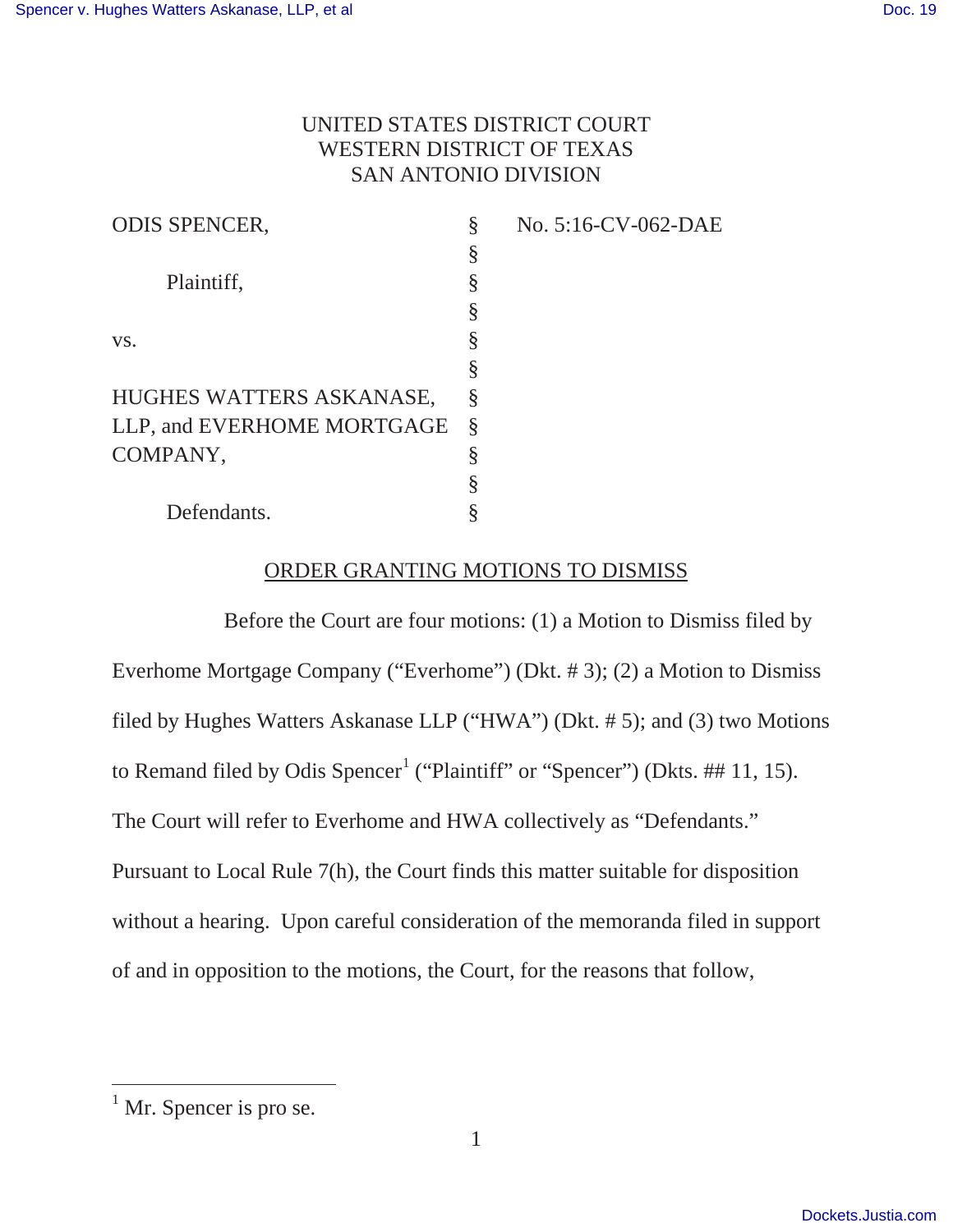**DENIES** Plaintiff's Motions to Remand (Dkts. ## 11, 15) and **GRANTS** Defendants' Motions to Dismiss (Dkts. ## 3, 5.)

### BACKGROUND

This case arises out of a foreclosure and subsequent litigation involving four lawsuits about property located at 7403 Cinnabar Trail, San Antonio, Texas 78244 ("the Property"). ("Orig. Pet." Dkt. # 1-3.)

On January 29, 1987, Defendant and his wife Angela Spencer<sup>2</sup> executed a Promissory Note and a Deed of Trust (collectively "the Deed") in favor of Texas Homestead Mortgage Company to secure a loan in the amount of \$ 96,350. (Dkt. # 4-5.) That same day Texas Homestead Mortgage Company assigned the Deed to Mortgage and Trust, Inc. (Dkt. # 4-6.) On June 27, 1990, multiple assignments of the Deed occurred: first, Mortgage and Trust, Inc. reassigned the Deed back to the Texas Homestead Mortgage Company (Dkt. # 4-7), who then assigned the Deed to Oxford Funding Corporation (Dkt. # 4-8), who assigned the Deed to City Savings and Loan Association (Dkt. # 4-9). On July 21, 1997, City Savings and Loan Association assigned the Deed to Bankers Trust Company of California, N.A., as trustee for RTC Mortgage Pass-Through Certificates. (Dkt. # 4-10.) On March 2, 2011, Deutsche Bank National Trust f/k/a Banker's Trust Company of California, N.A., as trustee for RTC Mortgage Pass-

<sup>&</sup>lt;sup>2</sup> Angela Spencer is not a party to this case.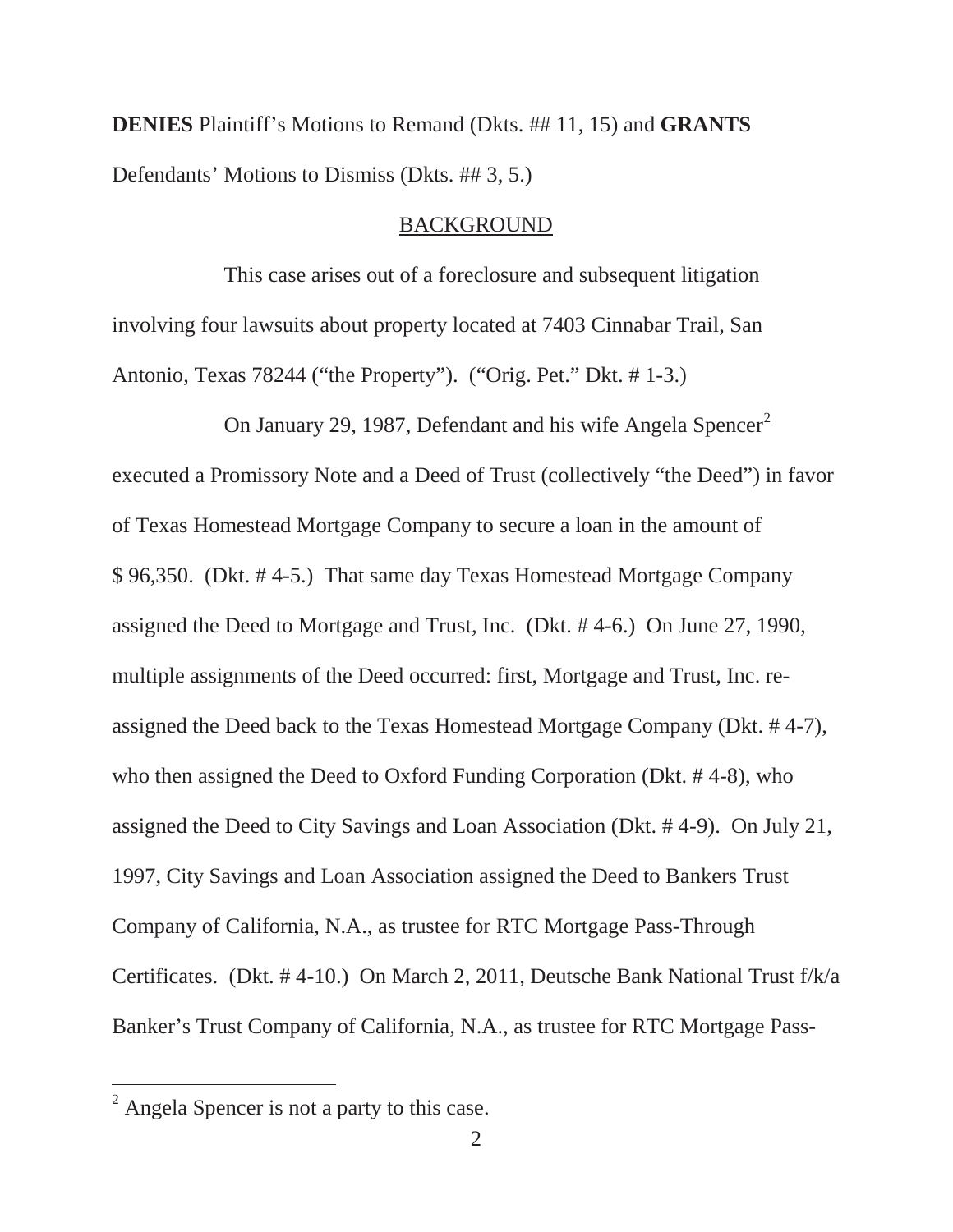Through Certificates, assigned the Deed to EMC Mortgage Corporation. (Dkt. # 4- 11.) All assignments were properly recorded with the Bexar County Clerk.<sup>3</sup> (See Dkt.  $# 4.$ )

On or about May 1, 2010, Plaintiff admits that he defaulted on his mortgage payments. (Orig. Pet. ¶ 809.) EMC Mortgage Corporation initiated foreclosure proceedings in the summer of 2012. At least 21 days prior to the foreclosure sale, EMC Mortgage Corporation caused written notice of the foreclosure sale to be sent by certified mail to Plaintiff ("Vessella Aff.," Dkt. # 4 at APP 070) and posted such notice at the county courthouse ("Ray Aff.," Dkt. # 4 at APP 069). Plaintiff initiated judicial proceedings to enjoin the foreclosure ("Lawsuit I"), and on September 4, 2012, the 57th District Court of Bexar County granted Plaintiff a temporary restraining order ("TRO") against EMC Mortgage Corporation.<sup>4</sup> (Dkt.  $# 9-3$  at 33.) Despite the TRO, the foreclosure sale

<sup>&</sup>lt;sup>3</sup> The Court takes judicial notice of the deed of trust and all assignments pursuant to Federal Rule of Evidence 201 as properly recorded and official property records of Bexar County, Texas. The Court also notes that Plaintiff referenced these records and the records are central to Plaintiff's claims. Accordingly, the Court may rely on these documents to adjudicate the pending motion. Randall D. Wolcott, M.D., P.A. v. Sebelius, 635 F.3d 757, 763 (5th Cir. 2011) ("Generally, a court ruling on a 12(b)(6) motion may rely on the complaint, its proper attachments, documents incorporated into the complaint by reference, and matters of which a court may take judicial notice.")

<sup>&</sup>lt;sup>4</sup> The state court TRO actually enjoins "Everhome Mortgage Company." However, it is illogical for a court to enjoin an entity from selling property that it did not own; Everhome did not own the property until after the foreclosure sale. In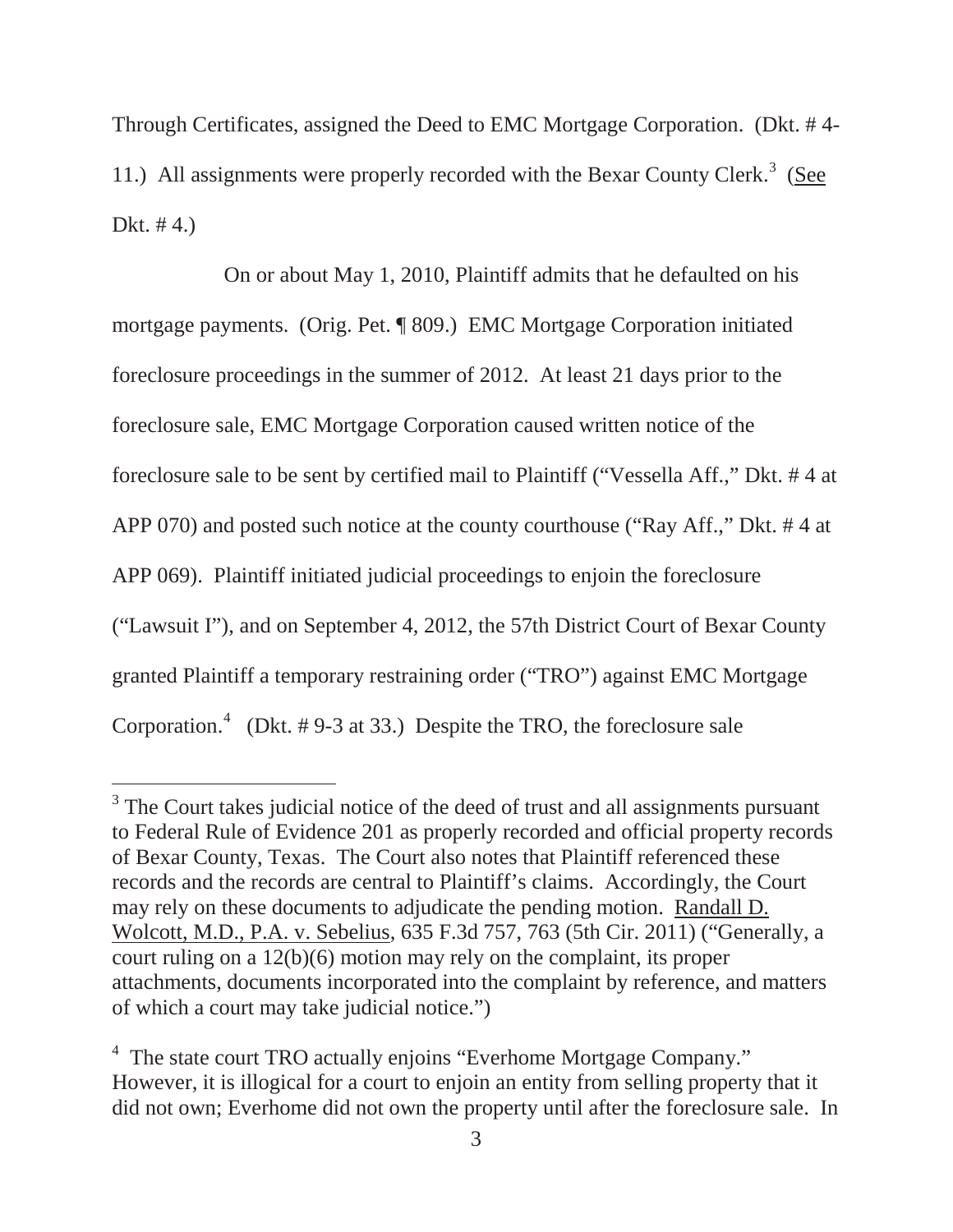inexplicably went forward. ("Ray Aff.," Dkt. # 4 at APP 069; Orig. Pet. ¶ 817.) On September 5, 2012, substitute trustees for EMC Mortgage Corporation transferred a Substitute Trustee's Deed to Everhome, who bid \$101,900 at the Property's foreclosure. (Dkt. # 4-12.) On December 4, 2012, the 57th Judicial District Court of Bexar County dismissed Lawsuit I for want of prosecution. (Dkt.  $# 4-2.)$ 

On February 25, 2013, Everhome, through counsel, sent Plaintiff a Notice to Vacate and Demand for Possession of the Property pursuant to Section 24.002(b) and 24.005 of the Texas Property Code. (Dkt. # 5-1 at 21-22.) Subsequently, Plaintiff filed a second lawsuit against Everhome in the 73rd Judicial District Court of Bexar County ("Lawsuit II") stating causes of action for wrongful foreclosure and quiet title. (Dkt. # 3 ¶ 3; Dkt. # 4-3.) On August 5, 2014, the 73rd Judicial District Court entered an order dismissing Plaintiff's wrongful foreclosure claim with prejudice on a motion for summary judgment in favor of Everhome. (Dkt. # 4-4.) Lawsuit II's quiet title claim in state court remains pending. On or about May 21, 2013, Everhome, through counsel, filed an

the state court documents there appears to be imprecise use of the names of the corporate entities involved in the instant real estate transactions. The Court can only reason that the "EMC" in EMC Mortgage Corporation-the rightful owner of the Deed of Trust at the time the  $57<sup>th</sup>$  Judicial District issued its TRO-stands for "Everhome Mortgage Company" and that such naming and imprecise use of language by attorneys throughout the course of this litigation has caused confusion.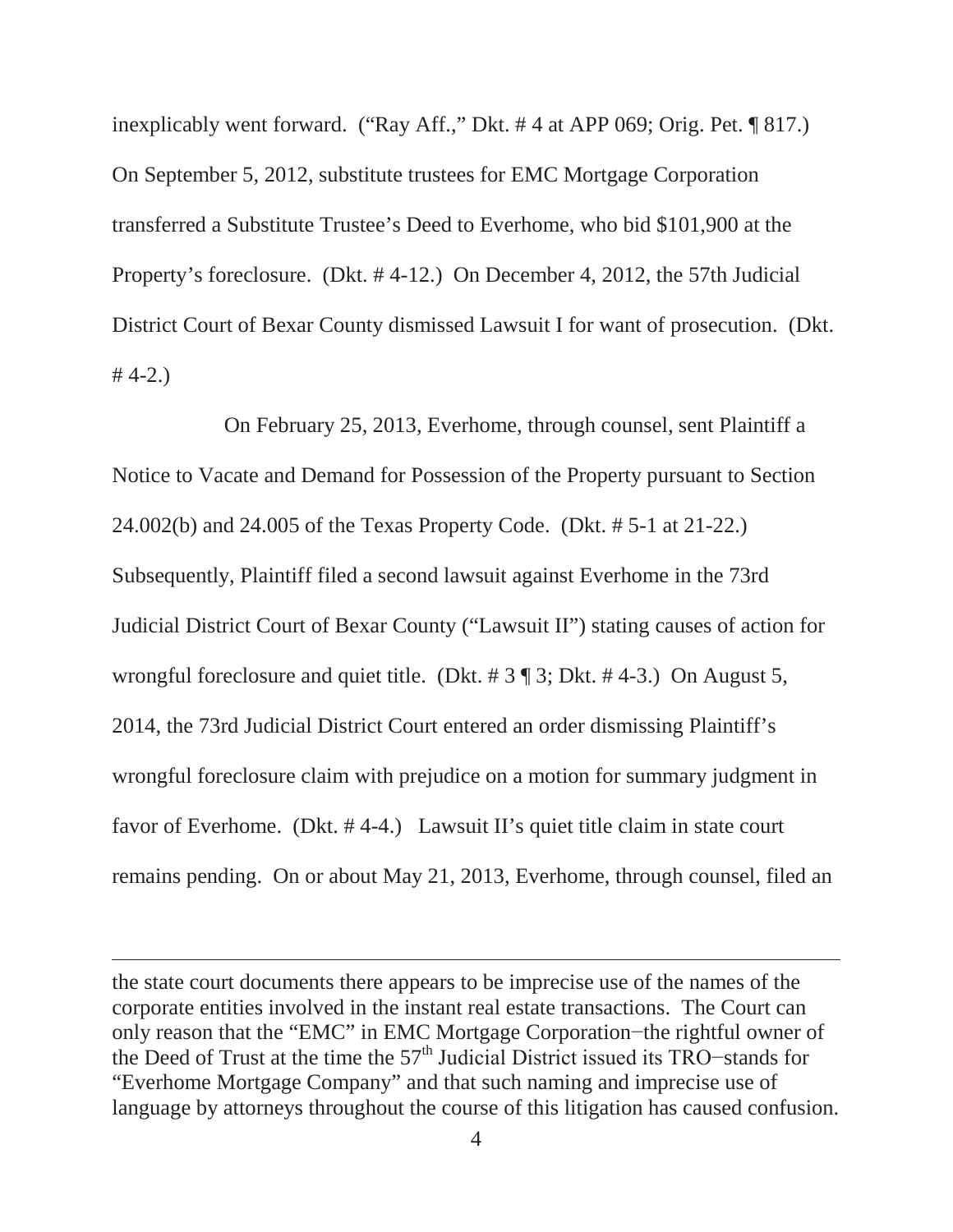original petition for forcible detainer in Bexar County Justice of the Peace Court, Precinct 3. (Orig. Pet.  $\#$  ¶ 820; Dkt.  $\#$  9-3 at 26-27.)

On February 2, 2015, Plaintiff filed a third lawsuit ("Lawsuit III") in the 225th Judicial District Court of Bexar County against HWA, who represented Everhome in state court proceedings and in the foreclosure proceeding.<sup>5</sup> On March 26, 2015, HWA properly removed Lawsuit III to the United States District Court for the Western District of Texas in Case Number 5:15-CV-233-XR. On May 19, 2015, Plaintiff filed an amended complaint in Lawsuit III, alleging claims based on the 2012 foreclosure and subsequent eviction proceeding. (Dkt. # 5-1.) Specifically, Plaintiff alleged claims for violations of the Fair Debt Collection Practices Act ("FDCPA"), codified at 15 U.S.C § 1692, fraud and misrepresentation, violations of Texas' Deceptive Trade Practices Act (DTPA), violations of Chapter 12 of the Texas Civil Practice and Remedies Code, and intentional tort. (Id.) Plaintiff filed a motion for voluntary dismissal with prejudice; on September 24, 2015, the United States District Court for the Western District of Texas issued an order dismissing all claims against HWA with

<sup>&</sup>lt;sup>5</sup> The role of HWA in this case appears to arise out of its representation of Everhome in two capacities: (1) representing Everhome in state court lawsuits involving Plaintiff; and (2) representing Everhome in the foreclosure activities, notice of substitute trustee sale, and notices of acceleration in relation to the foreclosure. ("Aug. 4, 2015 Hearing before U.S. District Judge Xavier Rodriguez," Dkt. #7, Ex. A at  $7:19-8:23$ ; see Spencer v. HWA et al.,  $5:15-CV$ -233-XR, Doc. No. 26 (W.D. Aug. 4, 2015).)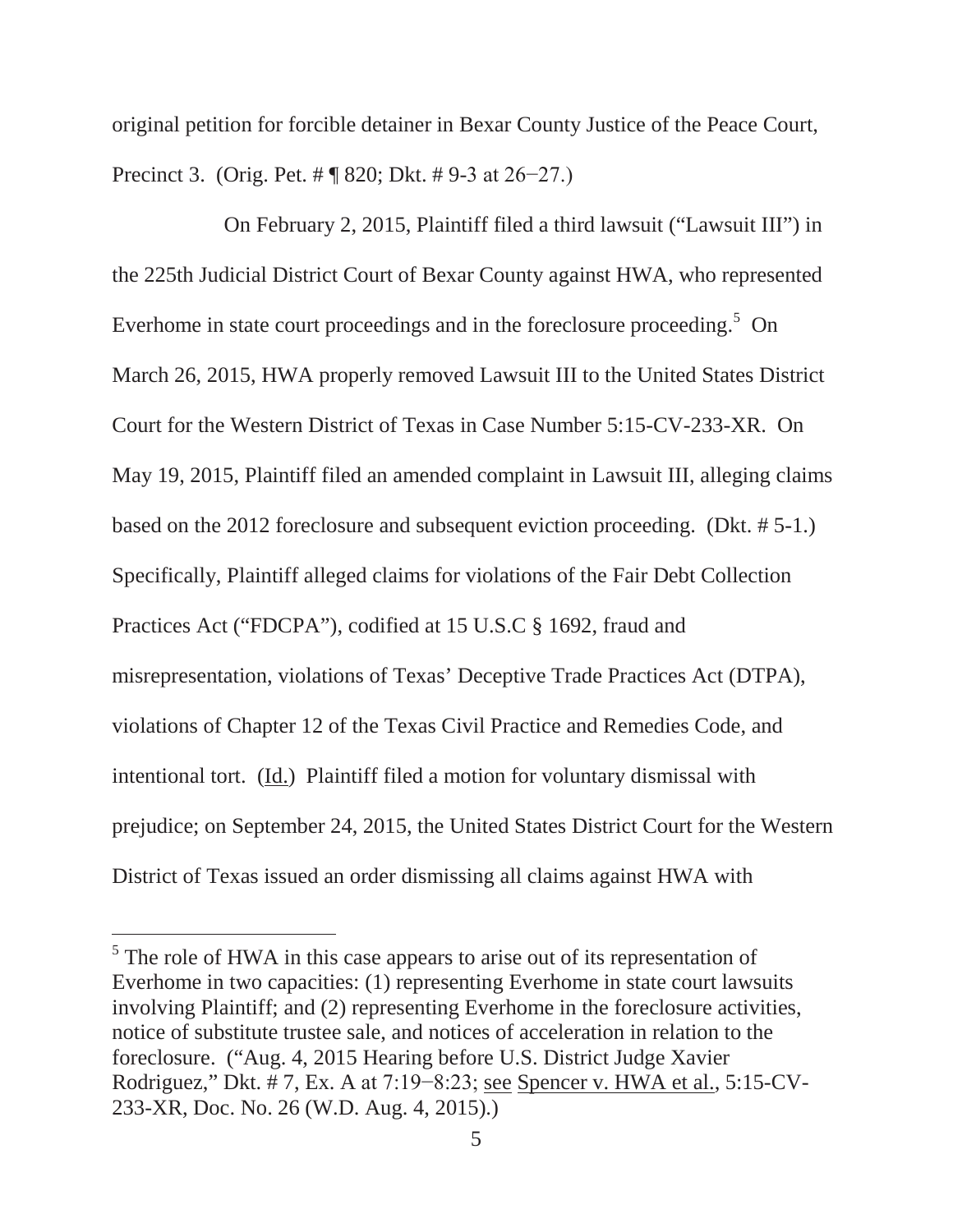prejudice. Spencer v. HWA et al., 5:15-CV-233-XR, Doc. No. 29 (W.D. Tex. Sept. 24, 2015).

On December 23, 2015, Plaintiff filed a fourth lawsuit ("Lawsuit IV") in the 57th Judicial District Court of Bexar County. (Orig. Pet.) In Lawsuit IV, Plaintiff sued Everhome and HWA asserting various causes of action based on the same set of facts alleged in the previous three lawsuits involving the September 2012 foreclosure. (Id.) Specifically, Plaintiff asserts claims for (1) slander of title; (2) wrongful foreclosure; (3) breach of contract; (4) quiet title; (5) trespass to try title; (6) usury<sup>6</sup>; (7) breach of common law tort of unreasonable collection efforts; (8) a violation of the Texas Debt Collection Practices Act ("DCPA"); (9) a violation of the FDCPA; (10) a violation of the Texas DTPA; (11) negligence; (12) an accounting; (13) declaratory judgment; and (14) injunctive relief. (Id.) On January 11, 2016, Defendants properly removed Lawsuit IV to this Court. (Dkt. # 1.)

Each Defendant filed a Motion to Dismiss (Dkts. ## 3, 5) and Plaintiff filed two Motions to Remand to state court (Dkts. ## 11, 15). Plaintiff filed responses to the motions to dismiss (Dkts. ## 7, 16) and Defendants filed reply briefs (Dkts. ## 9, 10). Defendants also filed responses to Plaintiff's Motion to Remand (Dkts. ## 13, 17) and Plaintiff filed his reply (Dkt. # 14.)

<sup>&</sup>lt;sup>6</sup> Plaintiff only alleges usury against Everhome.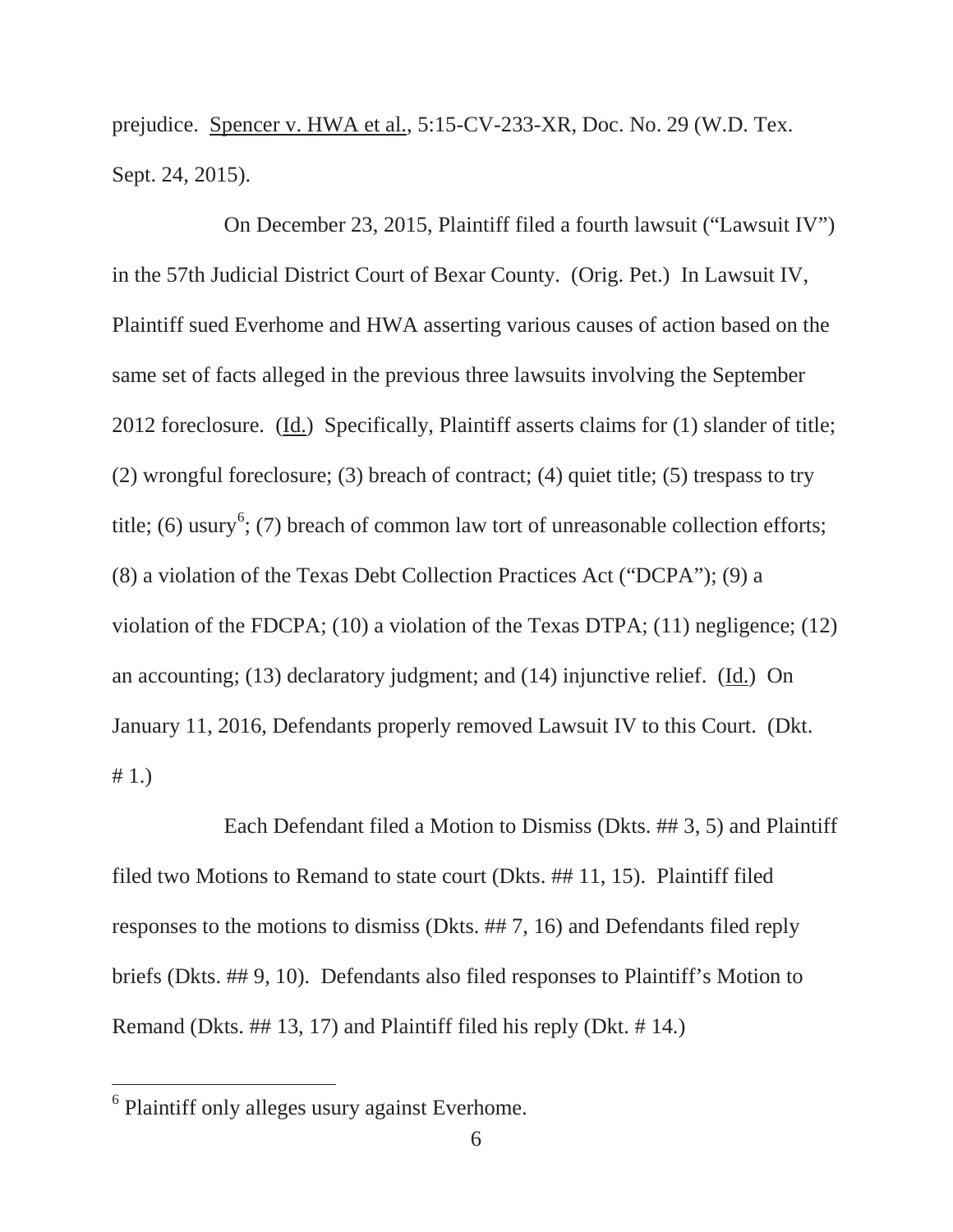#### LEGAL STANDARD

# I. Dismissal Pursuant to Rule 12(b)(6)

Federal Rule of Civil Procedure 8(a) requires that a pleading include a "short and plain statement of the claim showing that the pleader is entitled to relief." Fed. R. Civ. P. 8(a). If a plaintiff fails to satisfy Rule 8(a), the opposing party may file a motion to dismiss the claims pursuant to Federal Rule of Civil Procedure 12(b)(6) for "failure to state a claim upon which relief can be granted." Fed. R. Civ. P. 12(b)(6). In analyzing a motion to dismiss for failure to state a claim, the court "accept[s] 'all well pleaded facts as true, viewing them in the light most favorable to the plaintiff.'" United States ex rel. Vavra v. Kellogg Brown & Root, Inc., 727 F.3d 343, 346 (5th Cir. 2013) (quoting In re Katrina Canal Breaches Litig., 495 F.3d 191, 205 (5th Cir. 2007)).

To survive a Rule 12(b)(6) motion to dismiss, the plaintiff must plead "enough facts to state a claim to relief that is plausible on its face." Bell Atl. Corp. v. Twombly, 550 U.S. 544, 570 (2007). "A claim has facial plausibility when the plaintiff pleads factual content that allows the court to draw the reasonable inference that the defendant is liable for the misconduct alleged." Ashcroft v. Iqbal, 556 U.S. 662, 678 (2009). Although "detailed factual allegations" are not necessary, a plaintiff must provide "more than labels and conclusions, and a formulaic recitation of the elements of a cause of action will not do." Twombly,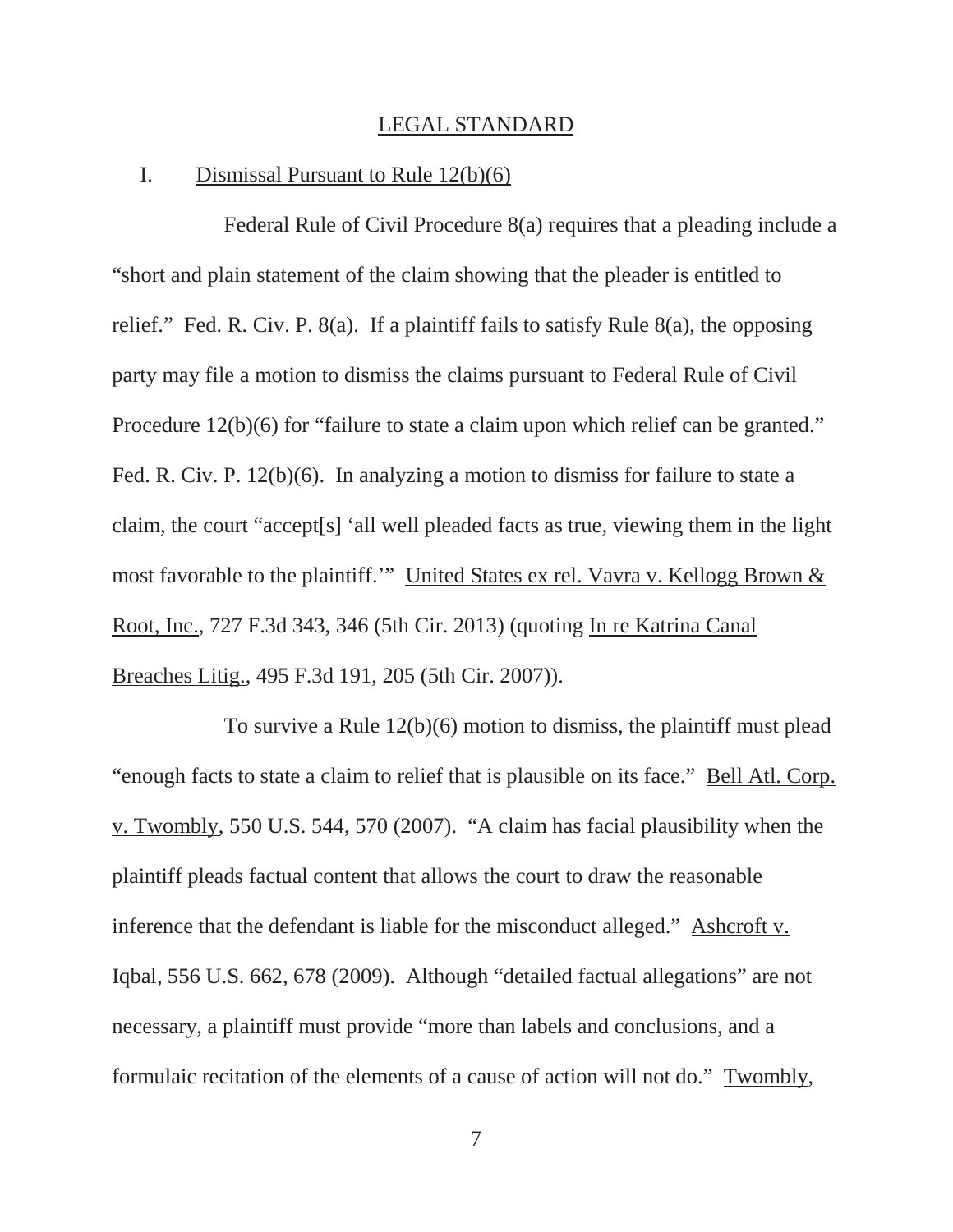550 U.S. at 555. The statements in the complaint must be sufficiently detailed to "give the defendant fair notice of what the ... claim is and the grounds upon which it rests." Id. A pro se plaintiff's pleadings are construed liberally with all wellpleaded allegations taken as true. Sama v. Hannigan, 669 F.3d 585, 599 (5th Cir. 2012).

### DISCUSSION

# I. Subject-Matter Jurisdiction

Plaintiff argues in his Motions to Remand that the Court lacks subjectmatter jurisdiction, and in the alternative, all state-law claims should be remanded. Since Plaintiff raises jurisdictional questions, the Court will address them first.

U.S. District Courts are courts of limited jurisdiction. Accordingly, the power to adjudicate claims arise only when a statute or the Constitution confers such authority. Generally, district courts have original subject-matter jurisdiction in two circumstances: (1) all civil actions between citizens of different States where the amount in controversy exceeds \$75,000, 28 U.S.C. § 1332(a); and (2) all civil actions arising under the Constitution, law, or treaties of the United States, 28 U.S.C. § 1331. In the latter instance, to determine whether a case is one "arising under" federal law for jurisdictional purposes, courts apply the wellpleaded complaint rule. New Orleans & Culf Coast Ry. Co. v. Barrois, 533 F.3d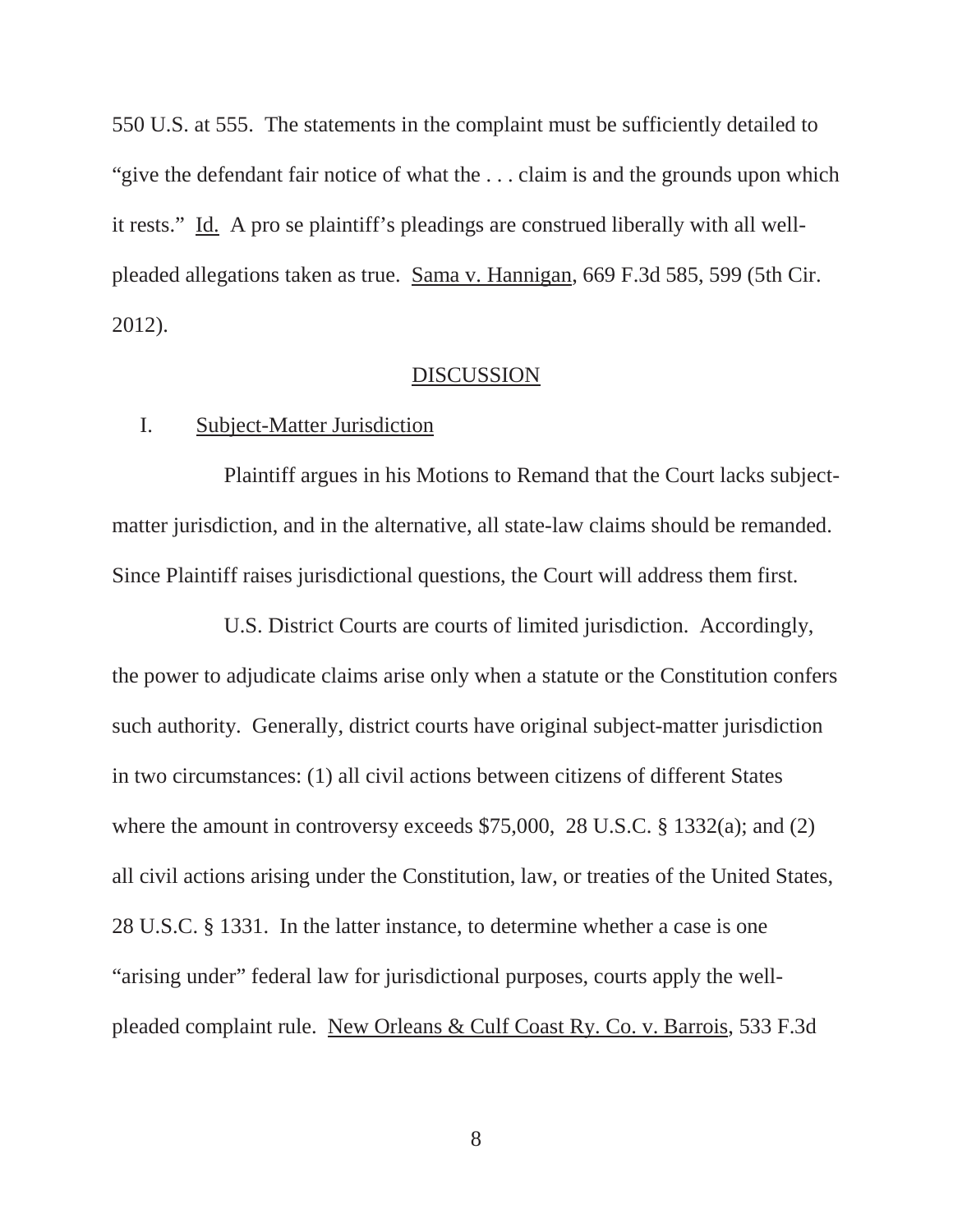321, 328 (5th Cir. 2008). "The well-pleaded complaint rule focuses on whether the plaintiff has affirmatively alleged a federal claim." Id.

In the removal context, the party seeking removal has the burden of proving that federal jurisdiction is present to defeat a motion to remand. Pidgeon v. Parker, 46 F. Supp. 3d 692, 697 (S.D. Tex 2014) (quoting Manguno v. Prudential Prop. & Cas. Ins. Co., 276 F.3d 720, 723 (5th Cir. 2002)). "To determine whether jurisdiction is present for removal, we consider the claims in the state court petition as they existed at the time of removal." Manguno, 276 F.3d at 723 (quoting Cavallini v. State Farm Mut. Auto Ins. Co., 44 F.3d 256, 264 (5th Cir. 1995)). Any ambiguities are construed against removal. Acuna v. Brown & Root, Inc., 200 F.3d 335, 339 (5th Cir. 2000).

In this case, Plaintiff affirmatively pled a cause of action pursuant to the Fair Debt Collection Practices Act, codified at 15 U.S.C. § 1692 et seq., in his original state court complaint. (Orig. Pet.  $\P$  1026-41.) Specifically, Plaintiff alleges that Defendants "falsely represented the [c]haracter, [a]mount, and [l]egal [s]tatus of [his] debt in violation of 15 U.S.C. § 1692e(2)(A)," and that Defendants violated 15 U.S.C. § 1692e(11) by "fail[ing] to disclose that any of its written communications were to collect a debt, that information received will be used for debt collection and that it is a debt collector." (Id.  $\P$ [1037–38.) Accordingly, the Court finds that it has subject-matter jurisdiction pursuant to 28 U.S.C. § 1331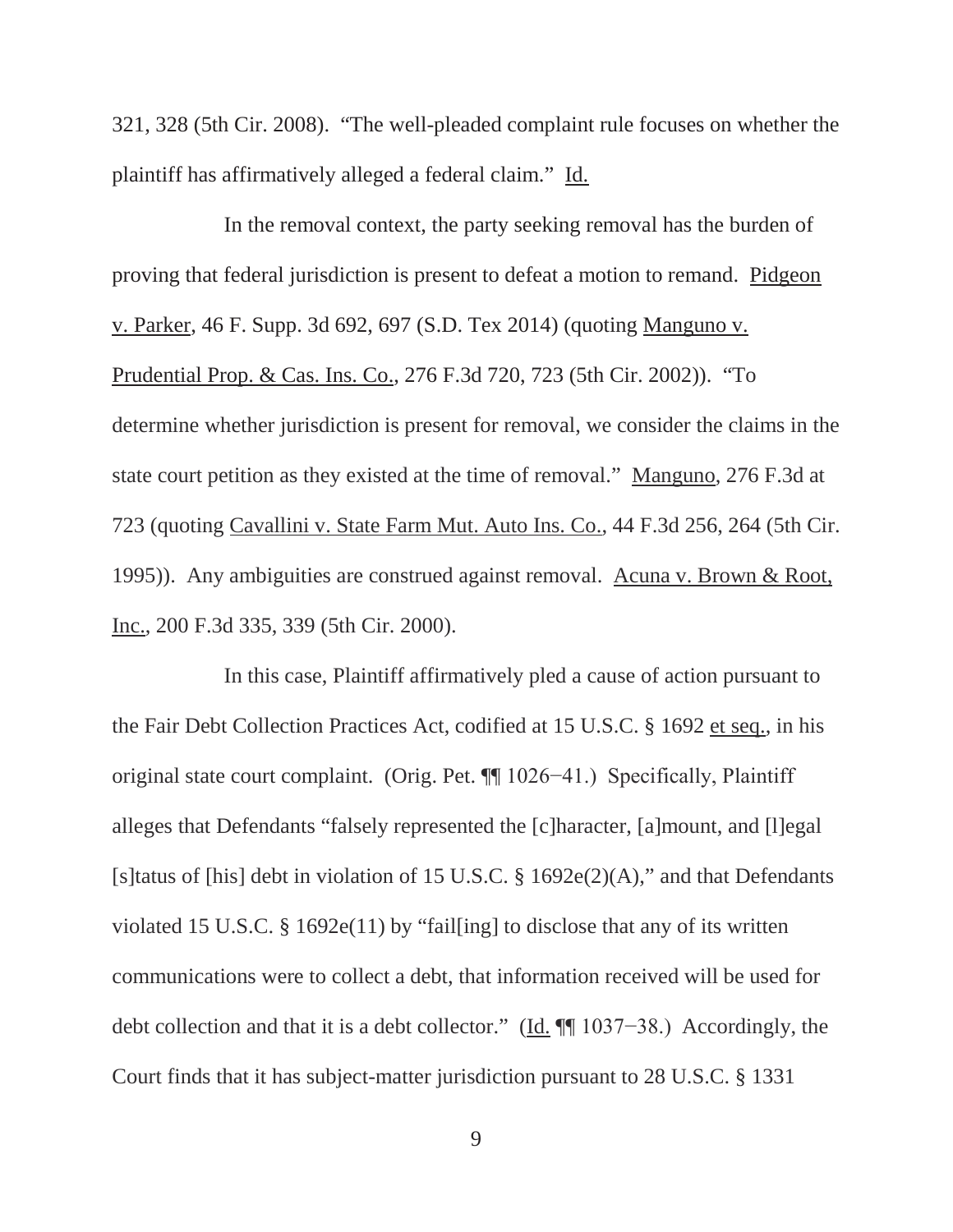because Plaintiff affirmatively pled federal claims pursuant to 15 U.S.C.  $\S$ § 1692e(2)(A) and 1692e(11) in his state court petition.

In addition to his claims under 15 U.S.C. § 1692e, Plaintiff has alleged a variety of causes of action under Texas state law. (Orig. Pet.  $\P$ [1001–25, 1047–49.) In any civil action in which a U.S. district court has original jurisdiction, the court "shall have supplemental jurisdiction over all other claims that are so related to the claims in the action within such original jurisdiction that they form the same part of the same case or controversy." 28 U.S.C. § 1367(a). "The question under section 1367(a) is whether the supplemental claims are so related to the original claims that they . . . 'derive from a common nucleus of operative fact.'" Menodoza v. Murphy, 532 F.3d 342, 346 (5th Cir. 2008) (quoting United Mine Workers of America v. Gibbs, 383 U.S. 715, 725 (1966)). However, a U.S. district court may decline to exercise supplemental jurisdiction over a claim if: (1) the claim raises a novel or complex issue of state law; (2) the claim substantially predominates over the claim or claims over which the district court has original jurisdiction; (3) the district court has dismissed all claims over which it has original jurisdiction; and (4) for other compelling reasons. 28 U.S.C. § 1367(c)(3). Generally, "a court should decline to exercise jurisdiction over remaining state-law claims when all federal-law claims are eliminated before trial." Brookshire Bros. Holding, Inc. v. Dayco Prod., Inc., 554 F.3d 595, 602 (5th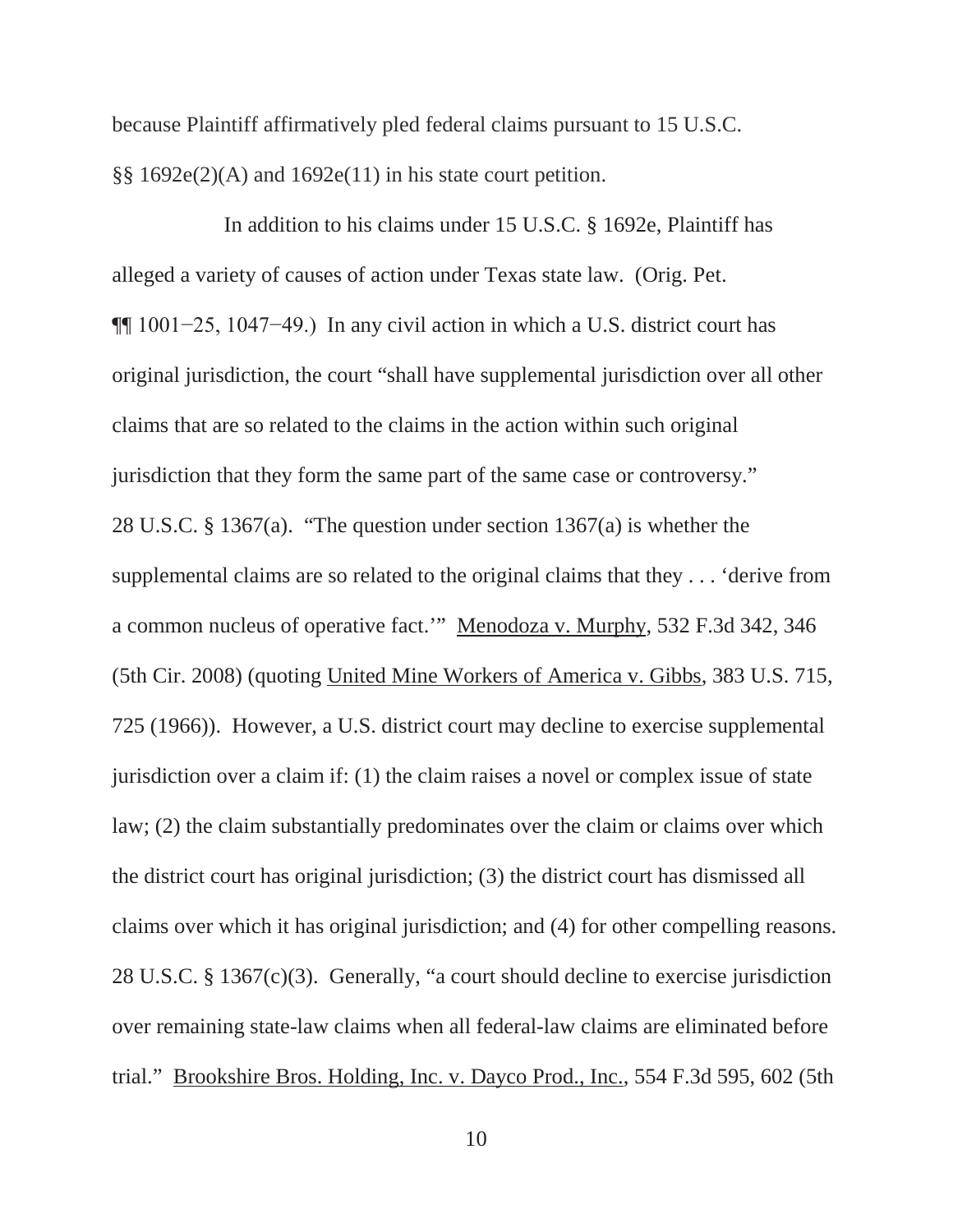Cir. 2009). In declining to exercise supplemental jurisdiction, a court should consider the common law factors of "judicial economy, convenience, fairness, and comity." Id. at  $601-02$ . Finally, in deciding whether to decline the exercise of jurisdiction, a district court must consider all the relevant statutory factors found in Section 1367 and the common law factors, but "no single factor is dispositive." Alphonse v. Arch Bay Holdings, L.L.C., 618 Fed. App'x 765, 769 (5th Cir. 2015).

Here, as previously explained, the Court has federal question jurisdiction pursuant to 28 U.S.C. § 1331 on two federal claims brought under 15 U.S.C. § 1692e. All other claims asserted by Plaintiff in his original petition arise under Texas law. Plaintiff's federal claim pursuant to 15 U.S.C. § 1692e and all of his state-law claims arise out of the same facts surrounding the 2012 foreclosure of the Property. Therefore, the Court finds that it has supplemental jurisdiction over Plaintiff's state-law claims pursuant to 28 U.S.C. § 1367 because the federal and state-law claims form the same part of a single controversy and "derive from a common nucleus of operative fact." Gibbs, 383 U.S. at 725.

Accordingly, Defendants have met their burden of showing that the Court has subject-matter jurisdiction over this removed action<sup>7</sup>; Plaintiff's Motions to Remand (Dkts. ## 11, 15) are **DENIED**.

 $7$  Even though the Court dismisses Plaintiff's federal claims in this order, the Court exercises its discretion to retain supplemental jurisdiction over the remaining state law claims. The state law claims do not present novel issues of state law, the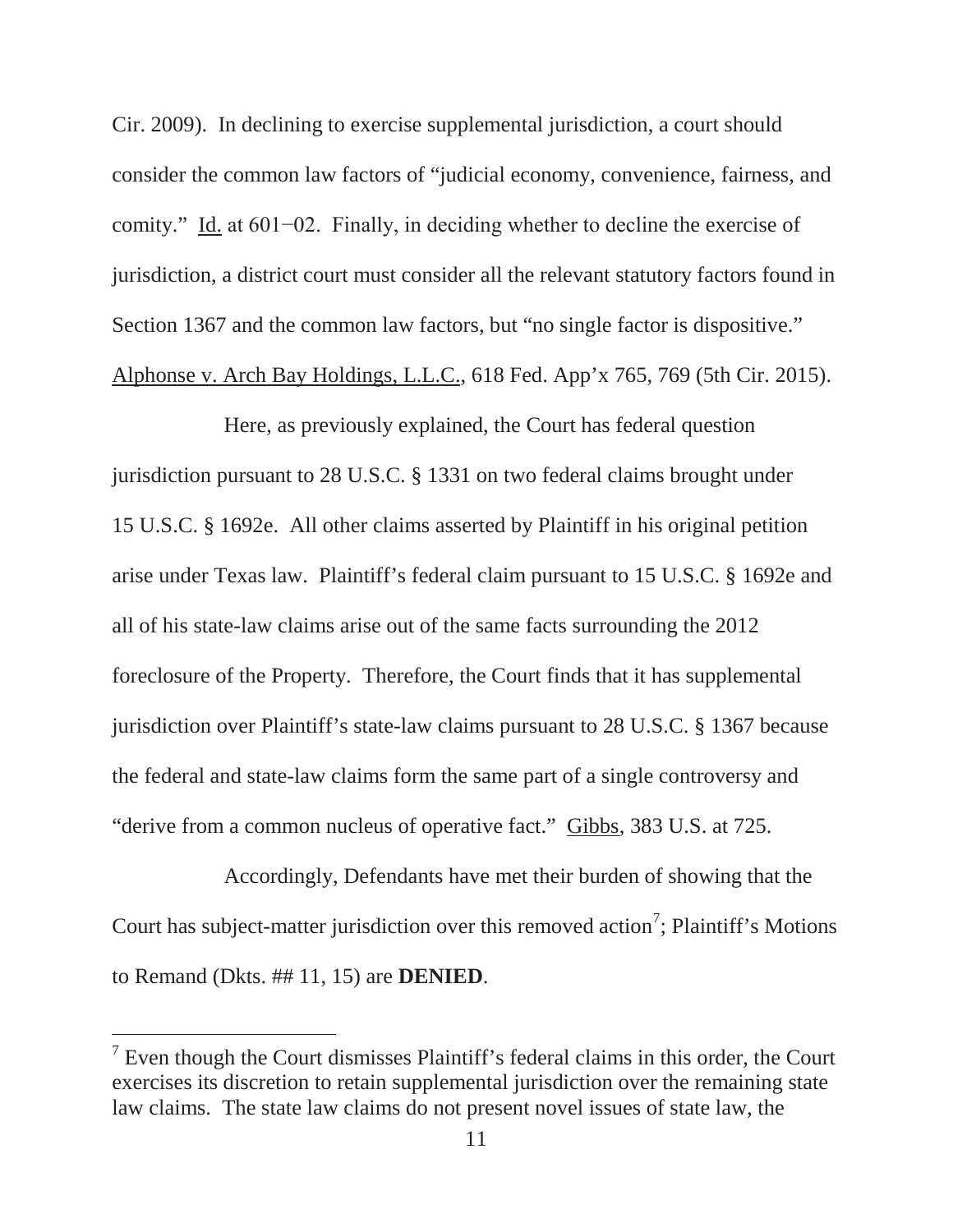### II. Whether Plaintiff's Claims Against HWA are Barred

Defendant HWA argues in its Motion to Dismiss that the doctrine of res judicata precludes Plaintiff from seeking relief in this lawsuit. (Dkt. # 5 at 2.)

"Under res judicata, a final judgment on the merits of an action precludes the parties or their privies from relitigating issues that were or could have been raised in that action." Oreck Direct, LLC v. Dyson, Inc., 560 F.3d 398, 401 (5th Cir. 2009) (quoting Allen v. McCurry, 449 U.S. 90, 94 (1980)). Four elements must be met for a claim to be barred by res judicata: "(1) the parties must be identical in the two actions; (2) the prior judgment must have been rendered by a court of competent jurisdiction; (3) there must be a final judgment on the merits; and (4) the same claim or cause of action must be involved in both cases." Id. (quoting In re Ark-La-Tex Timber Co., 482 F.3d 319, 330 (5th Cir. 2007)). To evaluate the fourth prong of this test, courts apply the transactional test. In re Paige, 610 F.3d 865, 872 (5th Cir. 2010). Under that test, "the preclusive effect of a prior judgment extends to all rights the original plaintiff had with respect to all or any part of the transaction, or series of connected transactions, out of which the original action arose." Id. (internal quotations omitted.) The critical issue is "whether the two actions under consideration are based on the same nucleus of

remaining claims do not substantially predominate the entire case, and Plaintiff raises no other compelling reasons for the Court to decline supplemental jurisdiction.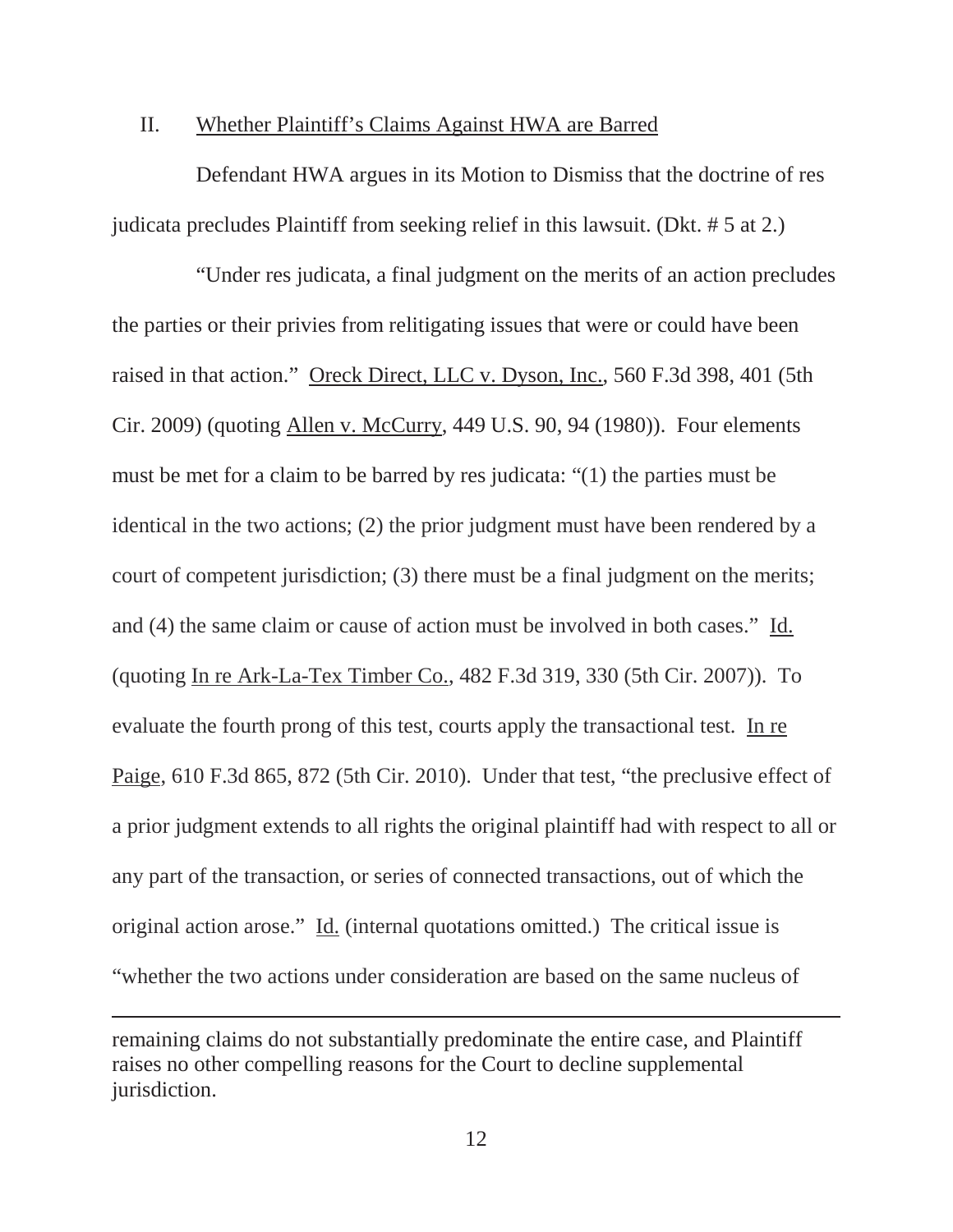operative facts, rather than the type of relief requested, substantive theories advanced, or types of rights asserted." Id. (internal quotations admitted); see also Oreck Direct, 560 F.3d at 402

In this case, all four elements are met. First, the parties in this lawsuit, Spencer and HWA, are the same parties in Lawsuit III. Second, in Lawsuit III, the Court was a court of competent jurisdiction because it had jurisdiction over the subject-matter and the parties. Third, on September 24, 2015, the Court issued an order in Lawsuit III dismissing all claims against HWA with prejudice after Plaintiff Spencer filed a motion for voluntary dismissal with prejudice. (Dkt. # 5, Ex. C.) Oreck Direct, 560 F.3d at 401 (holding that a district court's dismissal of the case with prejudice was a final judgment on the merits); Brooks v. Raymond Dugat Co. L C, 336 F.3d 360, 362 (5th Cir. 2003) (recognizing that a voluntary dismissal with prejudice operates as a final adjudication on the merits); see also Fernandez-Montes v. Allied Pilots Ass'n, 987 F.2d 278, 284 n. 8 (5th Cir. 1993). Fourth, the claims in Lawsuit III involved similar claims arising out of the exact same facts as are involved in the instant lawsuit. Specifically in Lawsuit III, like here, Plaintiff alleged facts arising out of the 2012 foreclosure of the Property and stated causes of action for violations of 15 U.S.C § 1692. (Dkt. # 5-1.) Thus, the preclusive effect of Lawsuit III's prior judgment extends to all rights that Spencer had with respect to all or any part of the transaction involving the 2012 foreclosure.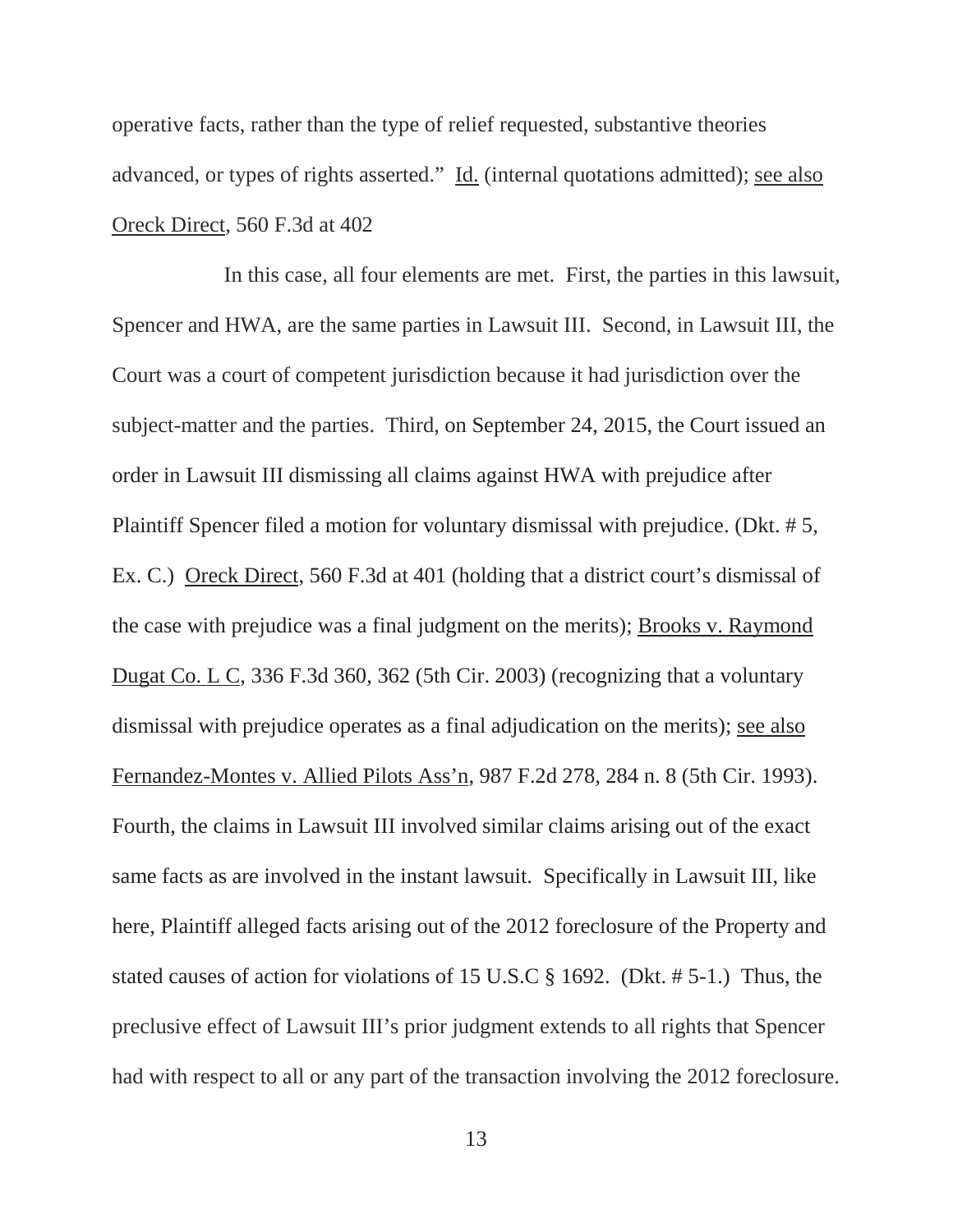In re Paige, 610 F.3d at 872. Therefore, the Court finds that under the transactional test, the claims in Lawsuit III and the claims in this action arise under the same nucleus of operative facts-namely, the 2012 foreclosure of the Property.

Accordingly, the Court finds that the doctrine of res judicata precludes Plaintiff from asserting the instant claims against HWA in this lawsuit; HWA's Motion to Dismiss is **GRANTED**.

### III. Whether Plaintiff Fails to State a Claim Against Everhome

Defendant Everhome argues that Plaintiff's original petition fails to state a claim upon which relief can be granted and that dismissal is proper pursuant to Federal Rule of Civil Procedure 12(b)(6).

### A. Slander of Title

"Slander of title is a tort action with stringent pleading and proof requirements." Pampell Interests, Inc. v. Wolle, 797 S.W.2d 392, 395 (Tex. App. 1990). A plaintiff must prove "that the defendant made a false and malicious statement, disparaging property in which the plaintiff holds an interest, and causing special damages." Id. (citing Clark v. Lewis*,* 684 S.W.2d 161 (Tex. App. 1984)). Moreover, "[t]he Texas Supreme Court has consistently held that a plaintiff who sues for slander of title must plead and prove the loss of a specific sale." Id. (citing Ellis v. Waldrop, 656 S.W.2d 902, 905 (Tex. 1983) (emphasis in original); A.H. Belo Corp. v. Sanders, 632 S.W.2d 145 (Tex. 1982); Shell Oil Co. v. Howth*,* 159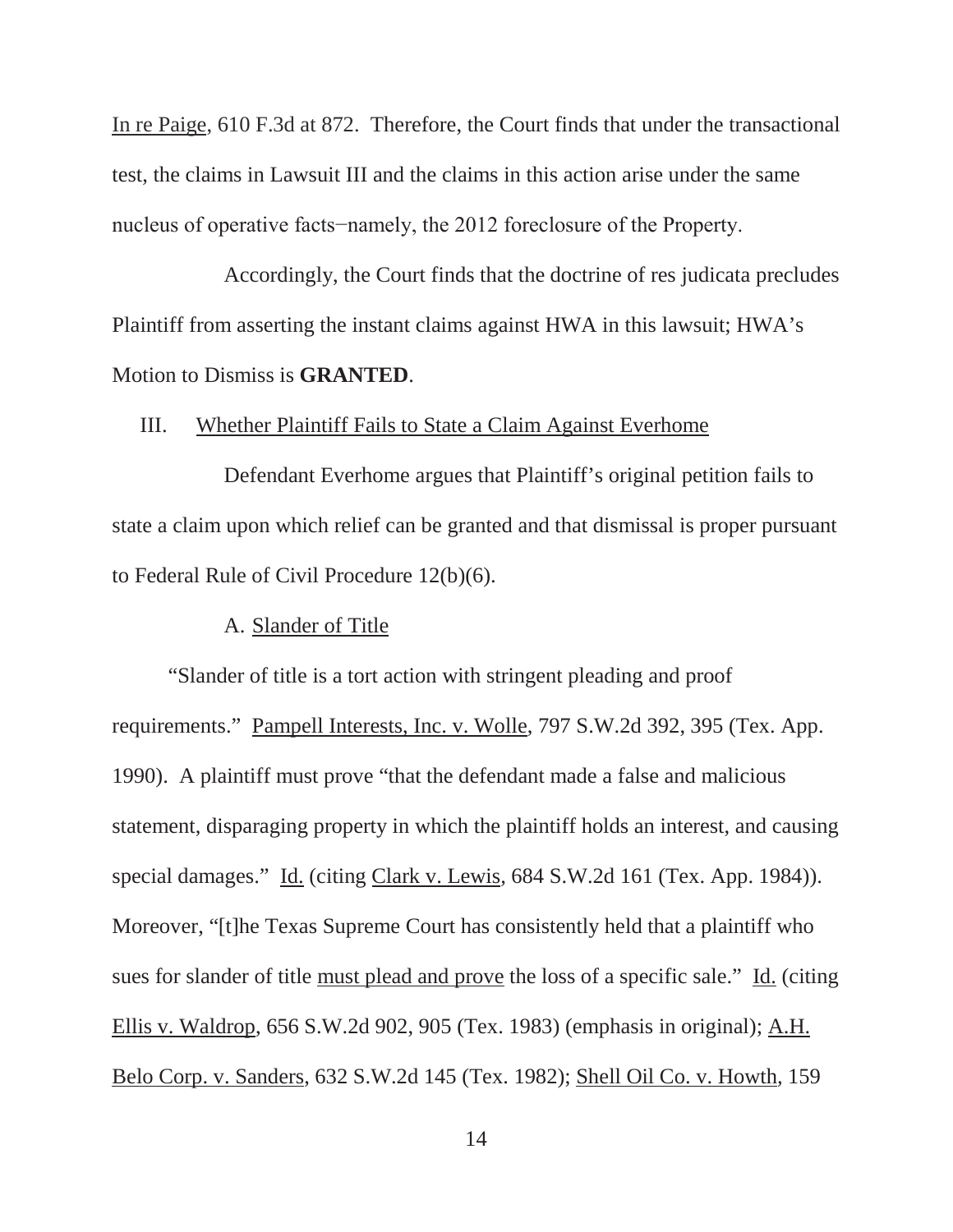S.W.2d 483, 490 (Tex. 1942)); see also Sw. Guar. Trust Co. v. Hardy Road 13.4 Joint Venture, 981 S.W.2d 951, 954 (1998) ("Barring such proof [of loss of a specific sale], the plaintiff may not recover any damages, whether litigation expenses, interest, taxes, or otherwise."). The statute of limitations for slander of title is two years after the day the cause of action accrues. Tex. Civ. Prac. & Rem. Code § 16.003(a); Poag v. Flories, 317 S.W.3d 820, 826 (Tex. App. 2010) ("The two-year statute of limitations governs a claim for slander of title.")

In the original petition, Plaintiff bases his slander of title claim on the acceleration of his mortgage prior to the foreclosure and on the September 4, 2012 foreclosure of the Property. (Orig. Pet.  $\P$  1001–09.) If Plaintiff had a cause of action for slander of title, it would have accrued, at the latest, the day after the September 4, 2012 foreclosure of the Property. Under Texas law, Plaintiff's statute of limitations for bringing a slander of title claim was September 5, 2014. See Tex. Civ. Prac. & Rem. Code § 16.003(a). Plaintiff filed this lawsuit on December 23, 2015, in the 57th Judicial District Court of Bexar County, over a year after the statute of limitations expired. Accordingly, Plaintiff has failed to state a slander of title claim.

# B. Wrongful Foreclosure

A plaintiff asserting a wrongful foreclosure must show (1) a defect in the foreclosure sale proceedings; (2) a grossly inadequate selling price; and (3) a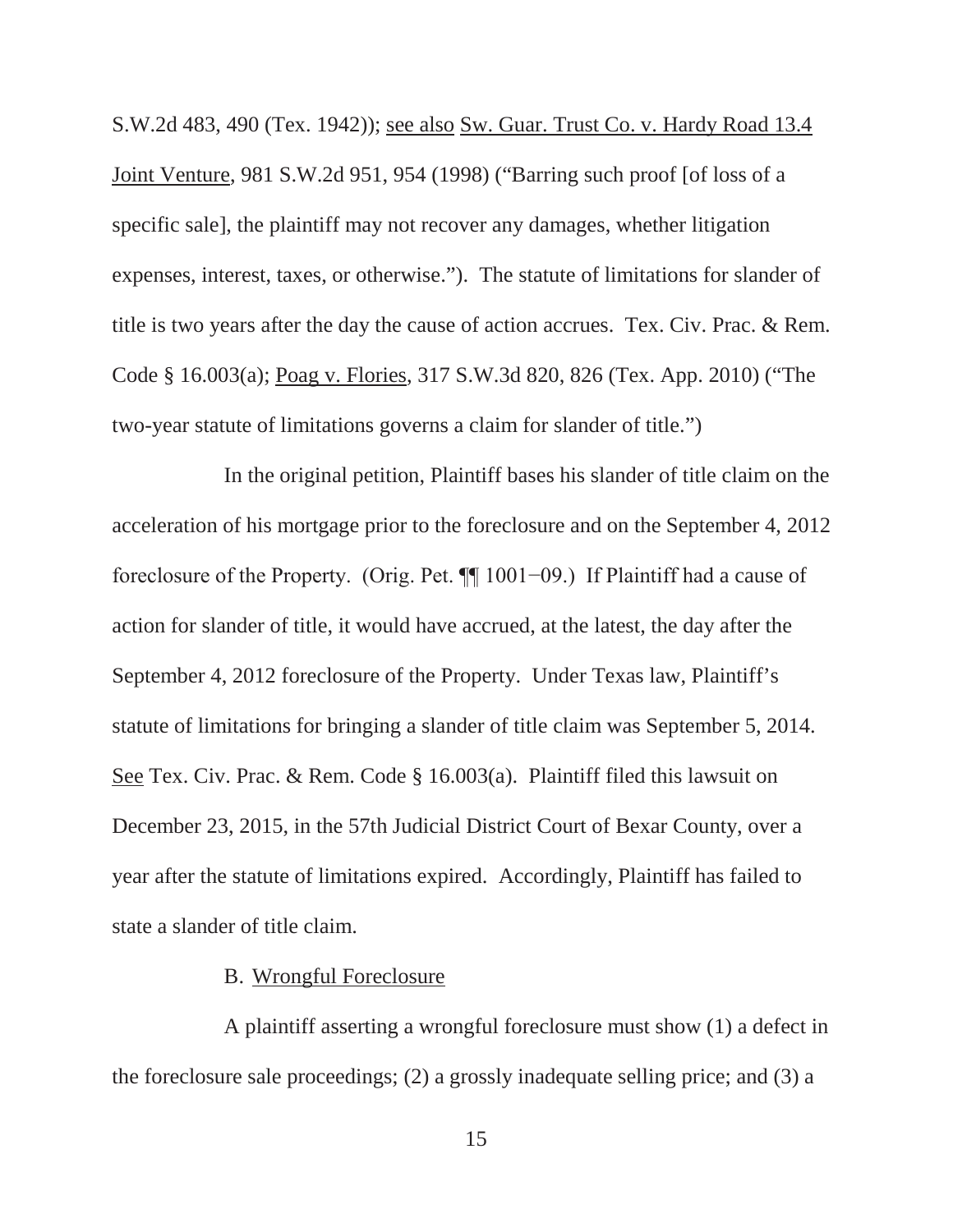causal connection between the defect and the grossly inadequate selling price. Sauceda v. GMAC Mortgage Corp., 268 S.W.3d 135, 139 (Tex. App 2008).

Everhome argues that the doctrine of res judicata precludes Plaintiff from asserting this claim. (Dkt.  $\# 3 \P 15$ .) On August 5, 2014, the 73rd Judicial District Court of Bexar County Texas issued an order in Lawsuit II granting summary judgment that dismissed Plaintiff's wrongful foreclosure claim asserted against Everhome with prejudice. (Dkt. # 4, Ex. D.) Plaintiff is precluded from relitigating a claim for wrongful foreclosure under the doctrine of res judicata: (1) the parties here and in Lawsuit II are the same; (2) the 73rd Judicial District Court was a court of competent jurisdiction; (3) the summary judgment order dismissing the wrongful foreclosure claim was an adjudication on the merits; and (4) the same elaim-wrongful foreclosure-was brought in Lawsuit II. Therefore, Plaintiff has failed to state a wrongful foreclosure claim against Everhome because he is precluded from asserting such a claim under the doctrine of res judicata.

# C. Breach of Contract

The elements of a breach of contract claim are: (1) the existence of a valid contract; (2) performance or tendered performance by the plaintiff; (3) breach of the contract by the defendant; and (4) damages to the plaintiff resulting from that breach. Woodhaven Partners, Ltd. v. Shamoun & Norman, L.L.P., 422 S.W.3d 821, 837 (Tex. App. 2014). Under Texas law, a valid contract requires an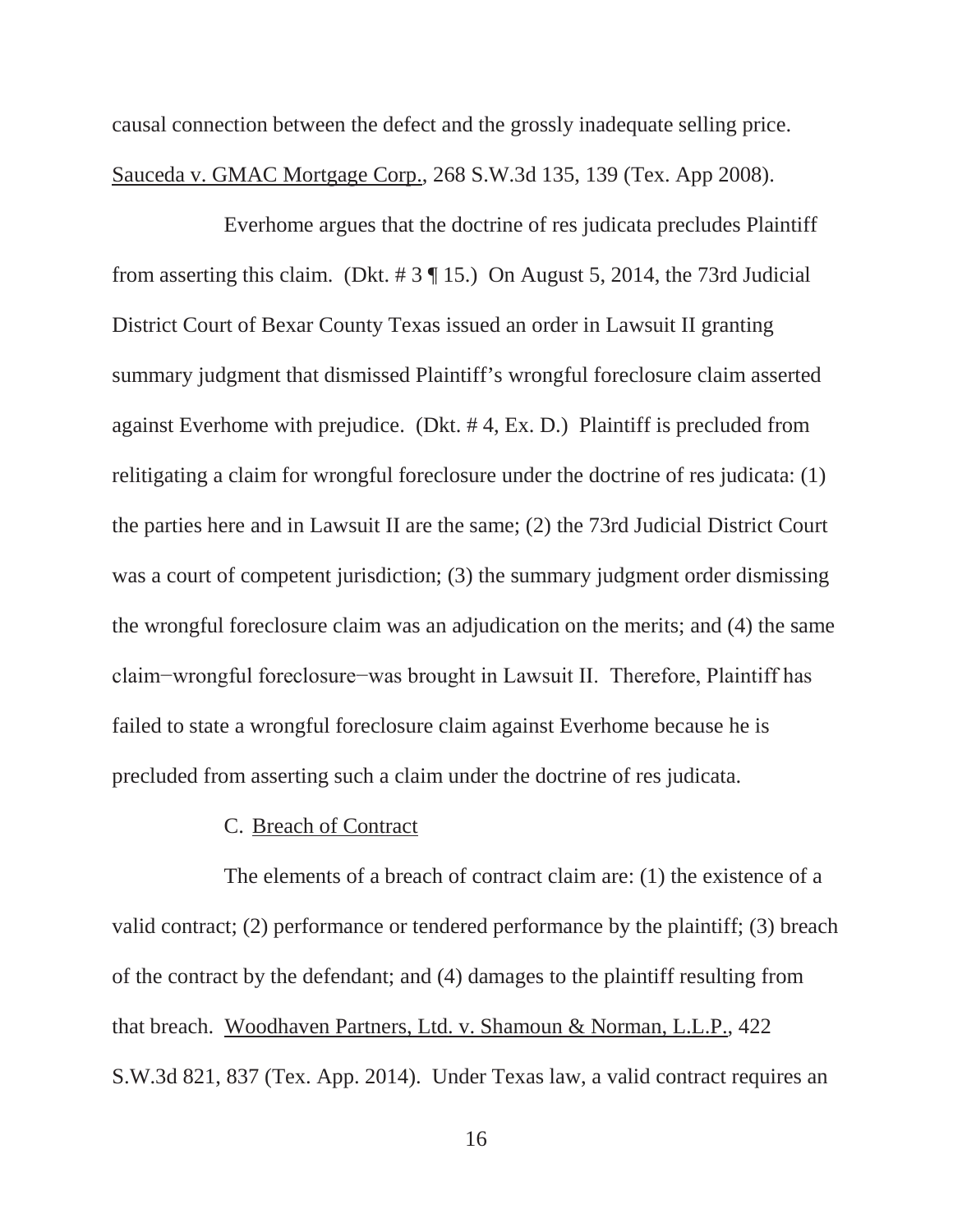offer and acceptance, supported by consideration. Pasture Renovators, LLC v. Lawson Cattle & Equipment, Inc., 480 F. Supp. 2d 890, 893 (W.D. Tex. 2006) (citing Nickerson v. E.I.L. Instruments, Inc., 874 S.W.2d, 936, 939 (Tex. App. 1994)).

Plaintiff does not plead facts that identify the existence of a valid contract. Even if the Court were to construe Plaintiff's promissory note and deed of trust as a valid contract, Plaintiff's breach of contract claim would fail because Plaintiff affirmatively admits that he defaulted on his mortgage payments. (Orig. Pet. ¶ 809.) Courts are unequivocally clear that in foreclosure proceedings a mortgagor in default may not maintain a breach of contract claim against the mortgagee. See Owens v. Bank of America, NA, No. H-11-2552, 2012 WL 912721, at \*4 (S.D. Tex. Mar. 16, 2012). Indeed, under Texas law "a party to a contract who is himself in default cannot maintain a suit for its breach." Santiago v. BAC Home Loans Servicing, L.P., 20 F. Supp. 585, 592 (W.D. Tex. 2014) (quoting Dobbins v. Redden, 785 S.W.2d 377, 378 (Tex. 1990)). Accordingly, the Court finds that Plaintiff has failed to state a claim for breach of contract.

### D. Quiet Title

The effect of a suit to quiet title is to declare invalid or ineffective the defendant's claim to title. Vernon v. Perrien, 390 S.W.3d 47, 61 (Tex. App. 2012). The elements of a suit to quiet title are: (1) plaintiff has an interest in a specific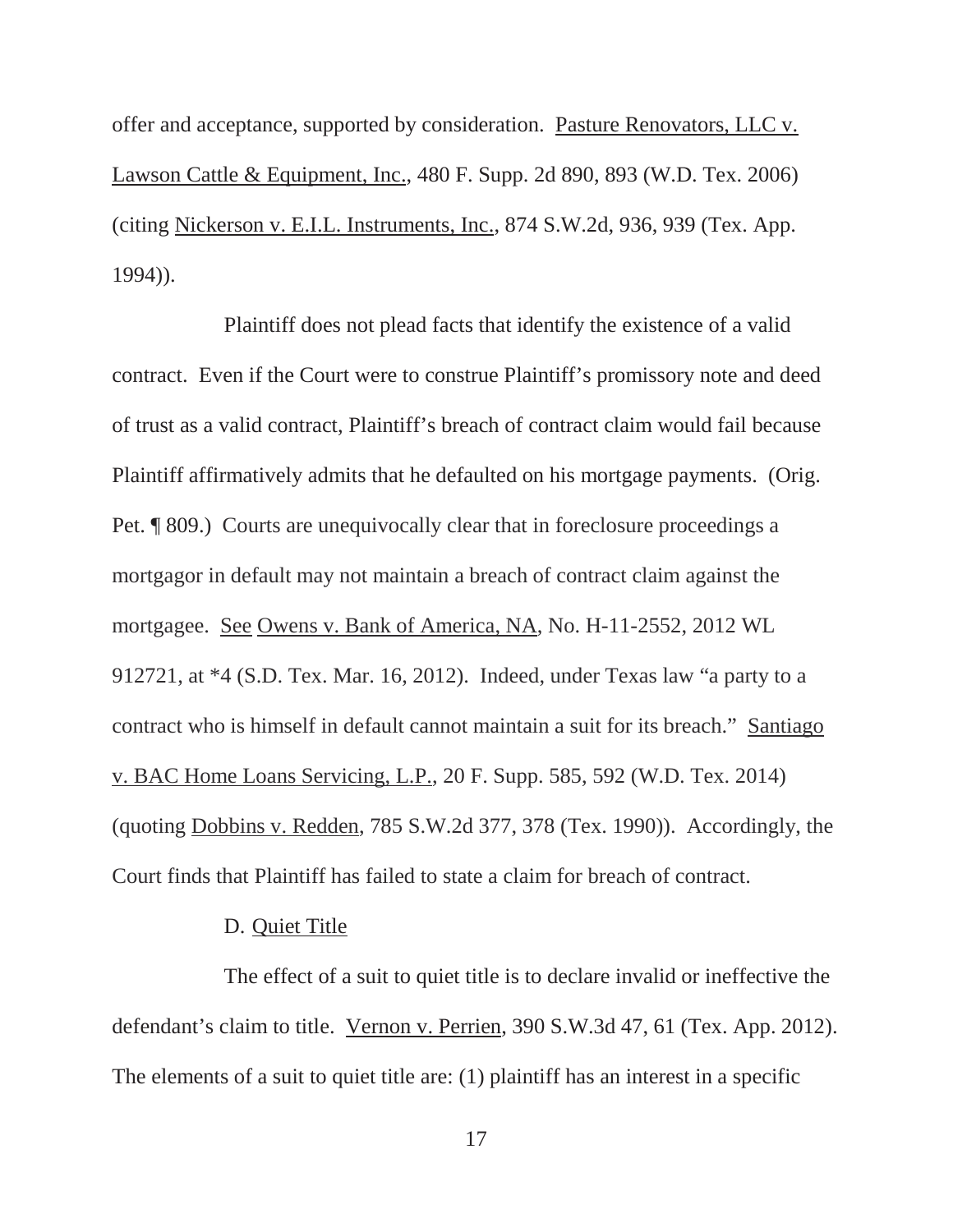property; (2) title to the property is affected by a claim by the defendant; and (3) the defendant's claim, though facially valid, is invalid and unenforceable. Montenegro v. Ocwen Loan Servicing, LLC, 419 S.W.3d 561, 572 (Tex. App. 2013) (citing Vernon, 390 S.W.3d at 61). To quiet title in his favor, the plaintiff "must allege right, title, or ownership in himself or herself with sufficient certainty to enable the court to see he or she has a right of ownership that will warrant judicial interference." Wright v. Matthews, 26 S.W.3d 575, 578 (Tex. App. 2000). In other words, the plaintiff must recover on the strength of his or her title, not the weakness of his adversary's. Fricks v. Hancock, 45 S.W.3d 322, 327 (Tex. App. 2001).

Here, Plaintiff fails to plead a viable claim to quiet title. Plaintiff's factual allegations to support his claim to quiet title are actually assertions of legal conclusions without a factual basis. While Plaintiff need not provide "detailed factual allegations," he must provide "more than labels and conclusions." Twombly, 550 U.S. at 555. For example, in his original petition Plaintiff states that Everhome "violated the Real Estate Settlement and Procedures Act and Deed of Trust contract," but does not present factual allegations to support such a legal conclusion. Without more, Plaintiff fails to state a claim to quiet title.

# E. Trespass to Try Title

"A trespass to try title action is the method of determining title to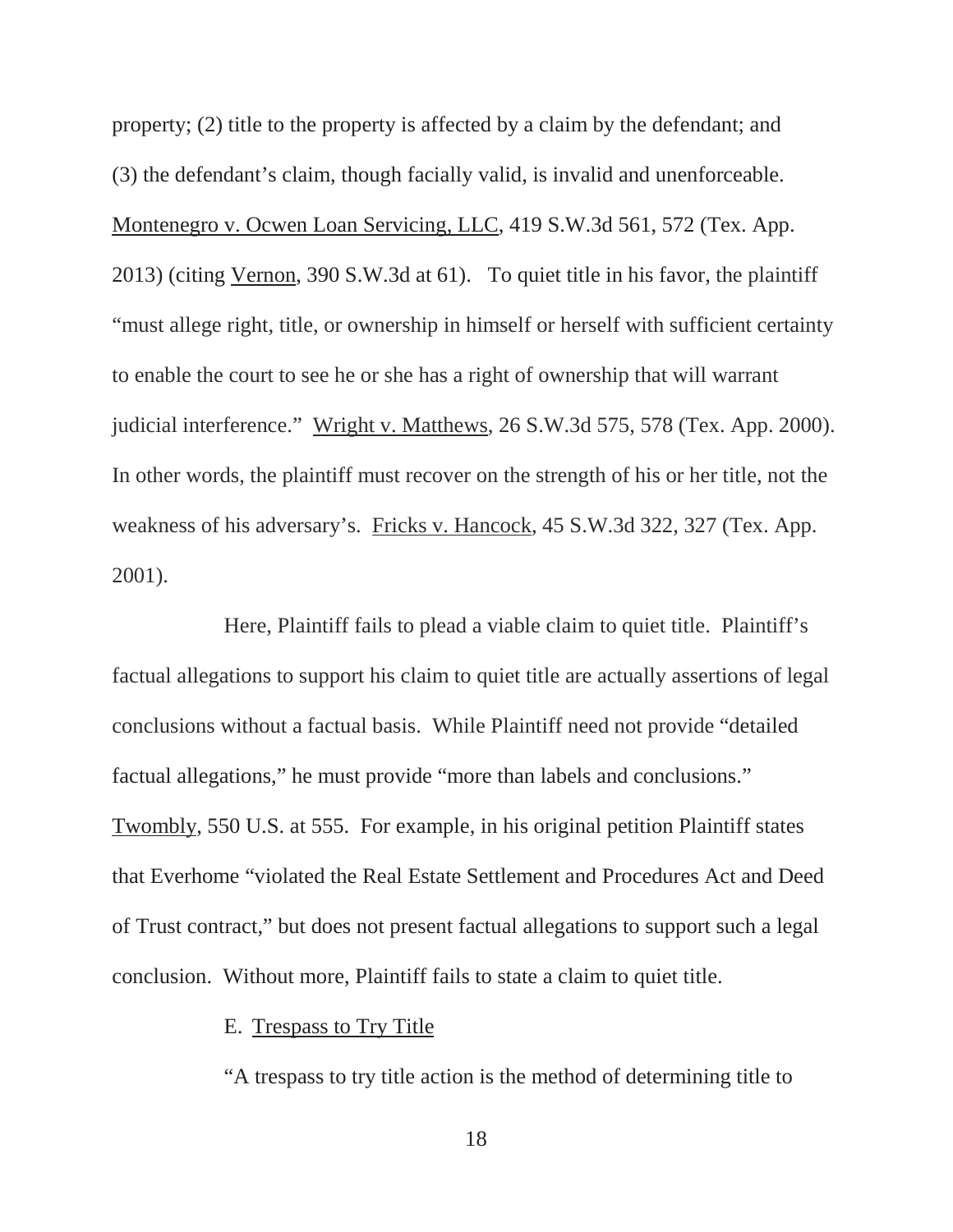lands, tenements, or other real property." Tex. Prop. Code § 22.001(a). "In general, the action of trespass to try title is in its nature a suit to recover the possession of land unlawfully withheld from the owner and to which he has the right of immediate possession." Hurd v. BAC Home Loans Servicing, LP, 880 F. Supp. 2d 747, 767 (N.D. Tex. 2012) (quoting Rocha v. Campos, 574 S.W.2d 233, 236 (Tex. App. 1978)). To prevail on a trespass to try title claim, a party must: (1) prove a regular chain of conveyances from the sovereign; (2) establish superior title out of a common source; (3) prove title by limitations; or (4) prove title by prior possession coupled with proof that possession was not abandoned. Martin v. Amerman, 133 S.W.3d 262, 265 (Tex. 2004). "The pleading rules are detailed and formal, and require a plaintiff to prevail on the superiority of his title, not on the weakness of a defendant's title. Id. (citing Land v. Turner, 377 S.W.2d 181, 183 (Tex. 1964)).

Here, Plaintiff bases his trespass to title action on the weakness on Defendant's title-he alleges that the foreclosure through which Defendant obtained titled "was not pursuant to the terms of the Deed of Trust and should be set aside." (Orig. Pet. ¶ 1013.) Further, Plaintiff has failed to allege that he has lost possession of the Property to Defendant. Indeed, Plaintiff affirmatively pleads that he "currently has possession of and resides at" the Property. (Orig. Pet. ¶ 704.) Since Plaintiff has failed to allege that he has lost possession of the Property, his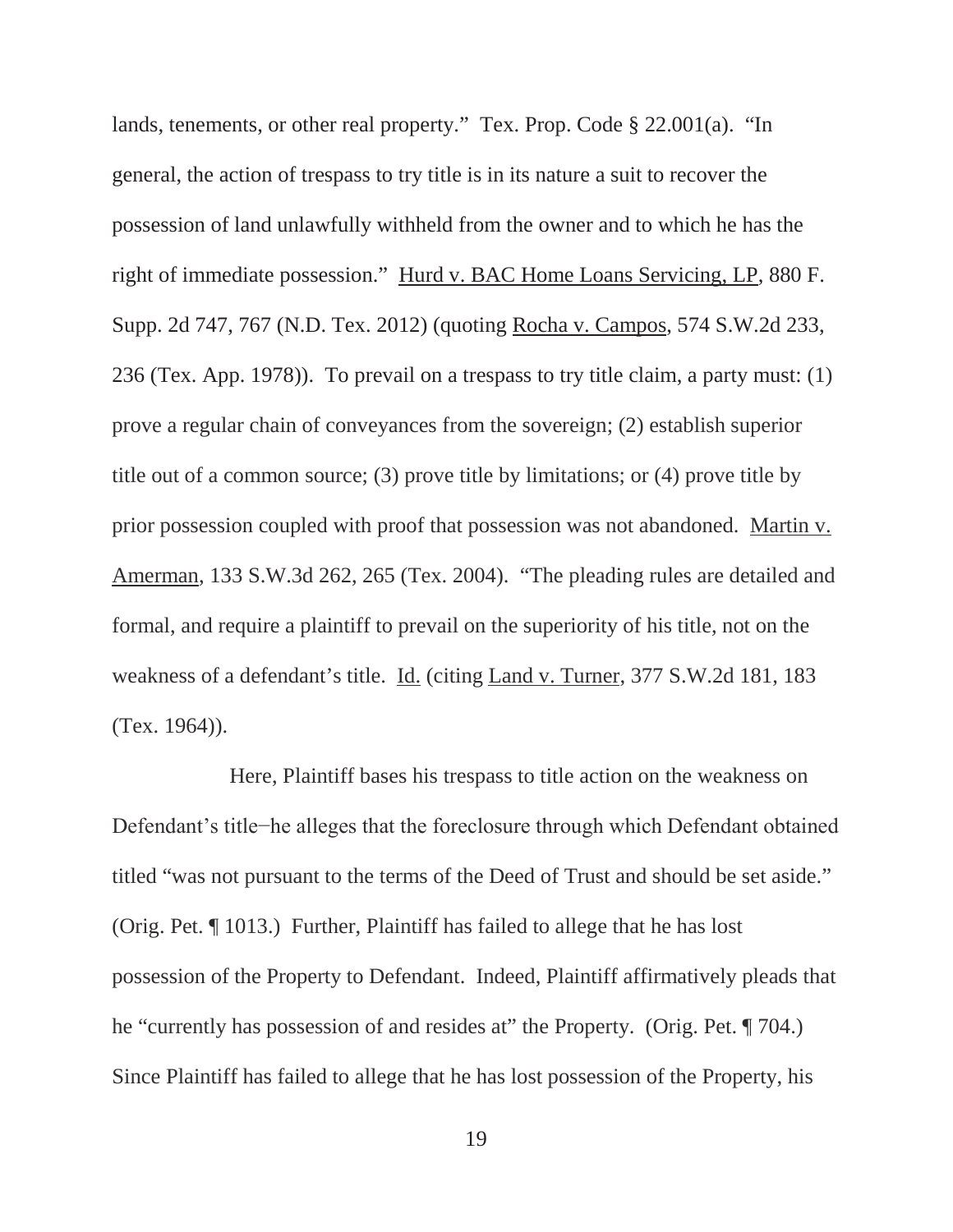claim for trespass to try title fails. Hurd, 880 F. Supp. 2d at 767 (finding that failure to allege loss of possession results in a failure to state a trespass to try title claim).

### F. Usury

The Texas Finance Code prohibits creditors from contracting for, charging, or receiving interest in excess of the statutory limit on a loan of money. Tex. Fin. Code § 305.001. A usurious transaction consists of three elements: (1) a loan of money; (2) an absolute obligation to repay the principal; and (3) the exaction of a greater compensation than allowed by law for the use of the money by the borrower. First Bank v. Tony's Tortilla Factory, Inc., 877 S.W.2d 285, 287 (Tex. 1994). "Usury is *interest* in excess of the amount allowed by law." Id. "A greater rate of interest than 10 percent a year is usurious unless otherwise provided by law." Tex. Fin. Code § 302.001(b).

Plaintiff's claim for usury is barred by the statute of limitations. Plaintiff alleges that the acceleration of his promissory note created an effective usurious interest rate of 18%, which could violate the Texas Finance Code. (Orig. Pet. ¶ 1020.) Under Texas law, a cause of action for usury must be brought within four years of either (1) contracting for a usurious interest rate; (2) being charged a usurious interest rate; or (3) the lender receiving a usurious payment. See Tex. Fin. Code § 305.006. In the first instance, Plaintiff admits that he signed the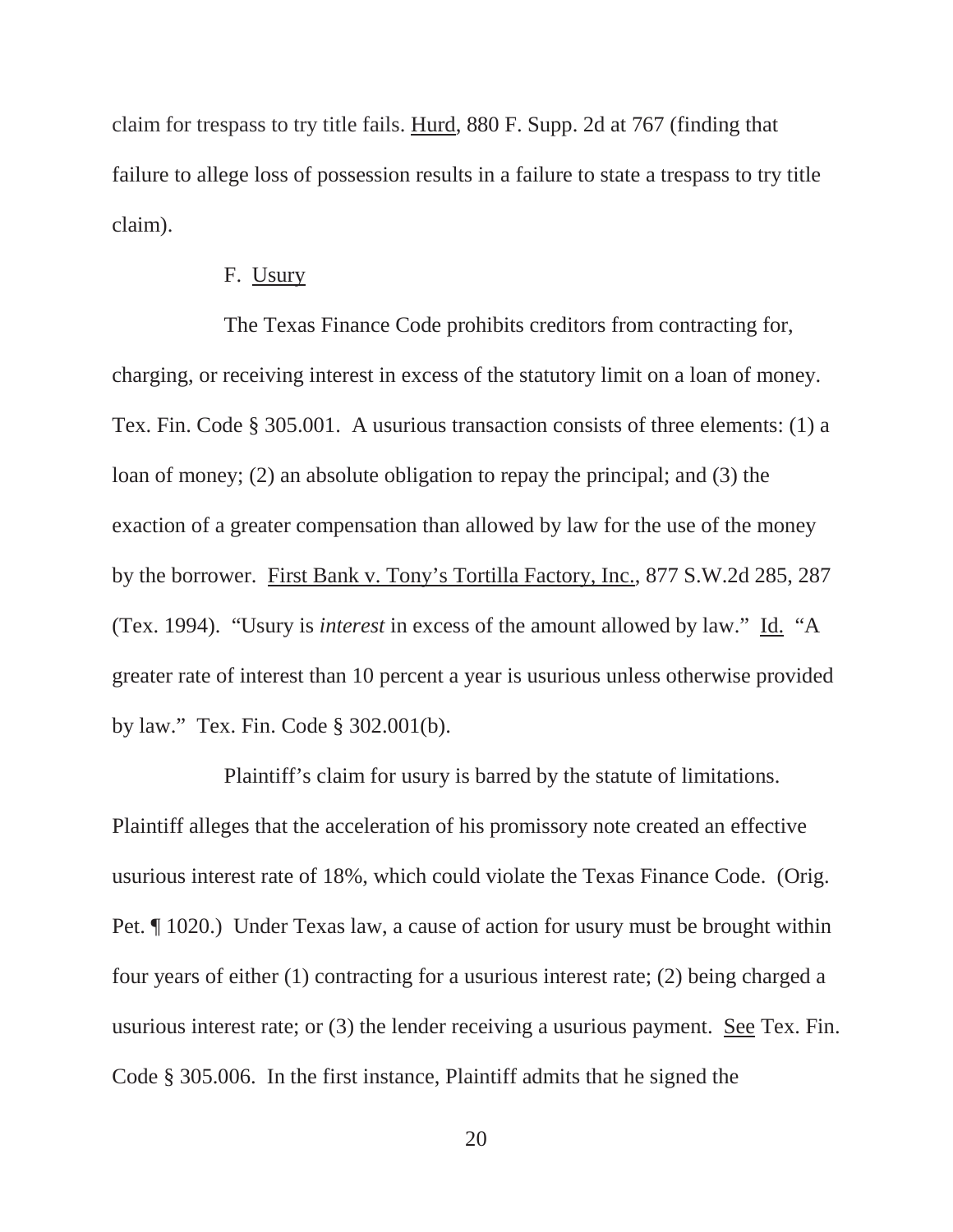promissory note in 1987. Since Plaintiff "contracted for" the accelerated usurious interest rate in 1987, the four-year statute of limitations expired in 1991. See Tex. Fin. Code § 305.006. In the second instance, Plaintiff admits that he stopped paying his mortgage on May 1, 2010 (Orig. Pet. ¶ 809), and it appears that HWA sent Plaintiff a notice of acceleration on January 18, 2011 (id. ¶ 812). Construing the notice of acceleration as a "charge" of usurious interest, Plaintiff's claim for usury expired on January 19, 2015. Finally, Plaintiff does not plead any facts that he has made a usury payment to Everhome. Since Plaintiff has not made a usury payment to Everhome, Plaintiff cannot extend the statute of limitations based on a date the lender received a usury payment because no payment has been made. Accordingly, Plaintiff's usury claim is barred by the statute of limitations.

#### G. Common Law Tort of Unreasonable Collection Efforts

Under Texas law, "unreasonable collection is an intentional tort." EMC Mortg. Corp. v. Jones, 252 S.W.3d 857, 868 (Tex. App. 2008). "[T]he elements are not clearly defined and the conduct deemed to constitute an unreasonable collection effort varies from case to case." Id. However, conduct giving rise to the tort of unreasonable collection involves "efforts that amount to a course of harassment that was willful, wanton, malicious, and intended to inflict mental anguish and bodily harm." Id.

Plaintiff fails to plead facts that demonstrate a course of harassment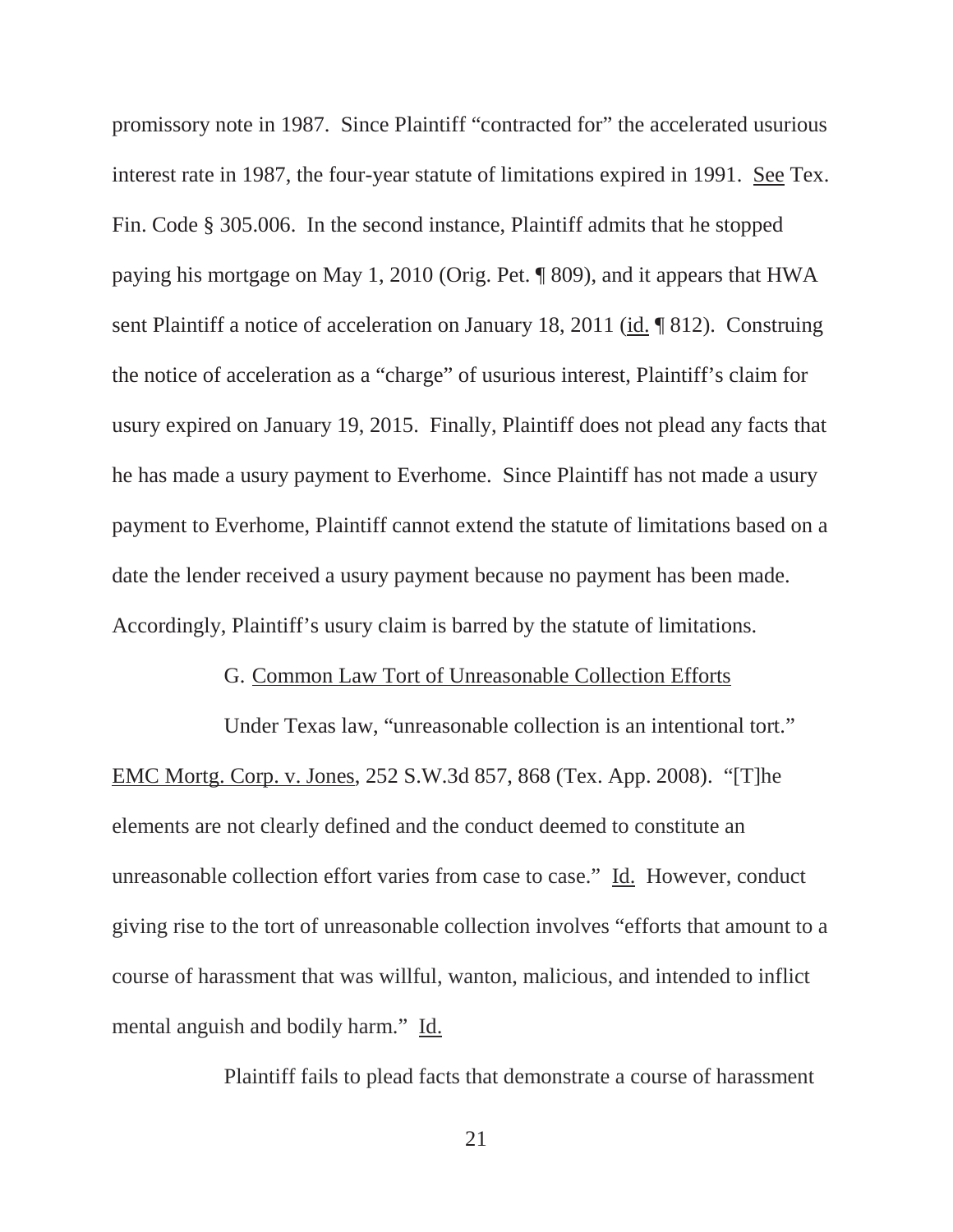that inflicted mental anguish and bodily harm. On February 20, 2013, Plaintiff alleges that Everhome or its agent sent him a "Notice to Vacate and Demand for Possession." (Orig. Pet. ¶ 819.) On May 21, 2013, Plaintiff alleges that Everhome or its agent filed a "Forcible Entry Detainer" in state court. (Id. ¶ 820.) Plaintiff also alleges that Everhome hired a third party debt collector. (Id. ¶ 827.) The Court finds that this alleged conduct falls far short of a "course of harassment that was willful, wanton, malicious" necessary to state a cause of action for unreasonable collection efforts. Further, Plaintiff also makes conclusory statements that Everhome slandered his credit reputation and defamed his credit. (Orig. Pet. ¶ 1024.) These allegations are merely legal conclusions and are insufficient to withstand a motion to dismiss. See Twombly, 550 U.S. at 555 (A plaintiff must provide "more than labels and conclusions"). Accordingly, the Court finds that Plaintiff fails to state a claim for unreasonable collection efforts.

### H. Texas Debt Collection Practices Act

Plaintiff does not specify under which provision of the Texas Debt Collection Practices Act ("TDCPA") he asserts a claim for relief. Liberally construing Plaintiff's allegations, the Court interprets Plaintiff's cause of action to be a claim pursuant to Section 392.304 of the Texas Finance Code which makes it illegal for a debt collector to "use fraudulent, deceptive, or misleading representation[s]" in nineteen enumerated instances. Tex. Fin. Code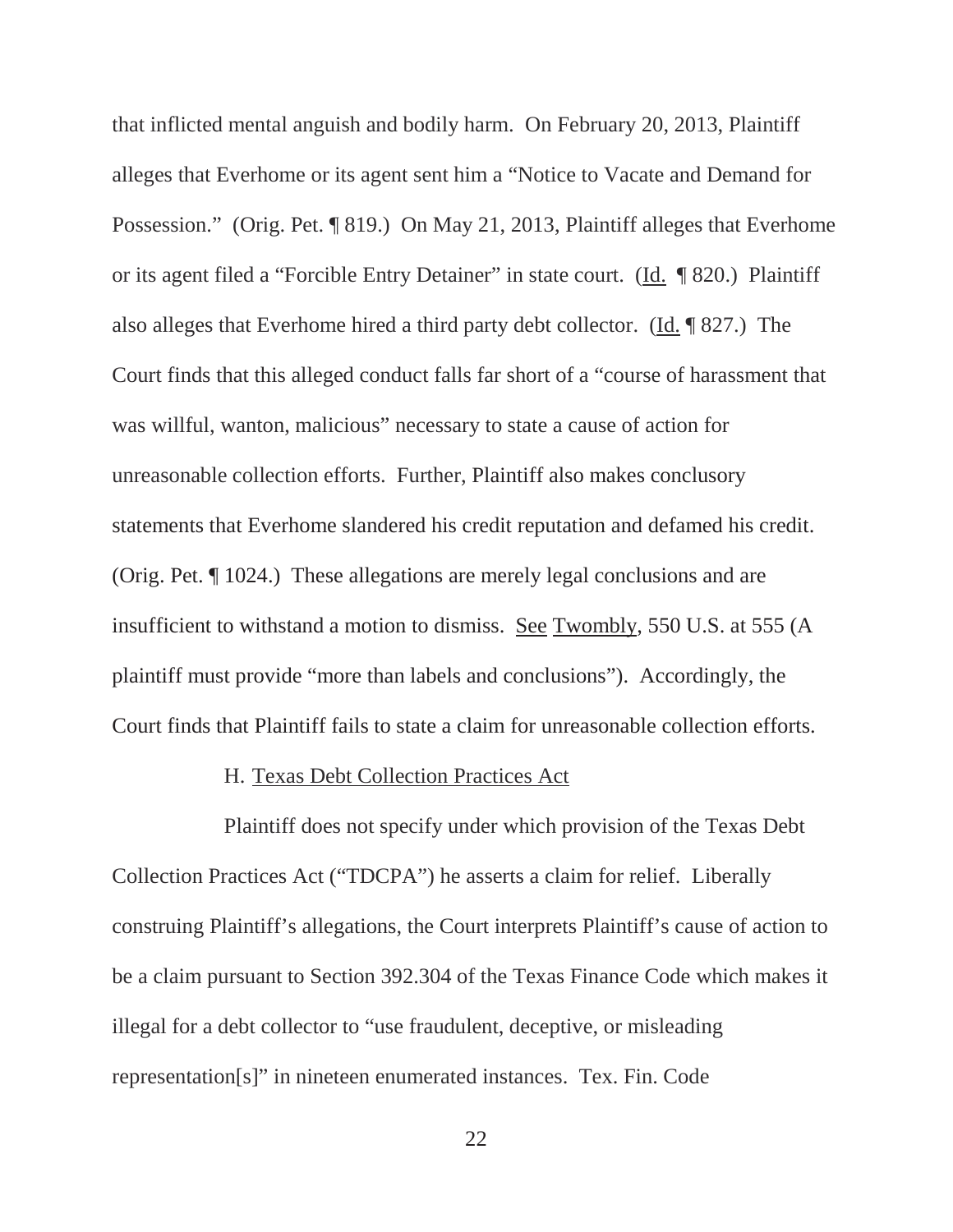§ 392.304(a)(1)–(19). The statute of limitations is two years from discovery of the unlawful practice. Tex. Civ. Prac. & Rem Code § 16.003(a); Galindo v. Snoddy, 415 S.W.3d 905, 910 (Tex. App. 2013) (holding that the discovery rule applies to claims under the TDCPA for fraudulent misrepresentations).

In Plaintiff's original petition, he makes factual allegations that Everhome or its agent sent him "a letter concerning his mortgage," (Orig. Pet. ¶ 812), unlawfully foreclosed the Property in violation of a TRO (id. ¶ 816), sent Plaintiff a "Notice to Vacate and Demand for Possession," (id. ¶ 819) and filed a Forcible Entry Detainer (id. ¶ 820). Plaintiff alleges no other instances of conduct on behalf of Everhome or its agent. The latest of these events-the filing of a Forcible Entry Detainer with the state court-occurred on May 21, 2013. Generously construing that Plaintiff discovered Everhome's conduct might violate the TDCPA $^8$  as late as May 21, 2013, the statute of limitations expired on May 22, 2015, for any claim brought pursuant to the TDCPA. Accordingly, the Court finds that Plaintiff has failed to state a claim.

### I. Fair Debt Collection Practices Act ("FDCPA")

Plaintiff alleges violations of 15 U.S.C. § 1692e(11) and § 1692e(2)(A). The statute of limitations for violations of these sections is one year from the date on which the violation occurs. 15 U.S.C. § 1692k(d).

<sup>&</sup>lt;sup>8</sup> The Court does not insinuate that the alleged conduct is a violation of the TDCPA.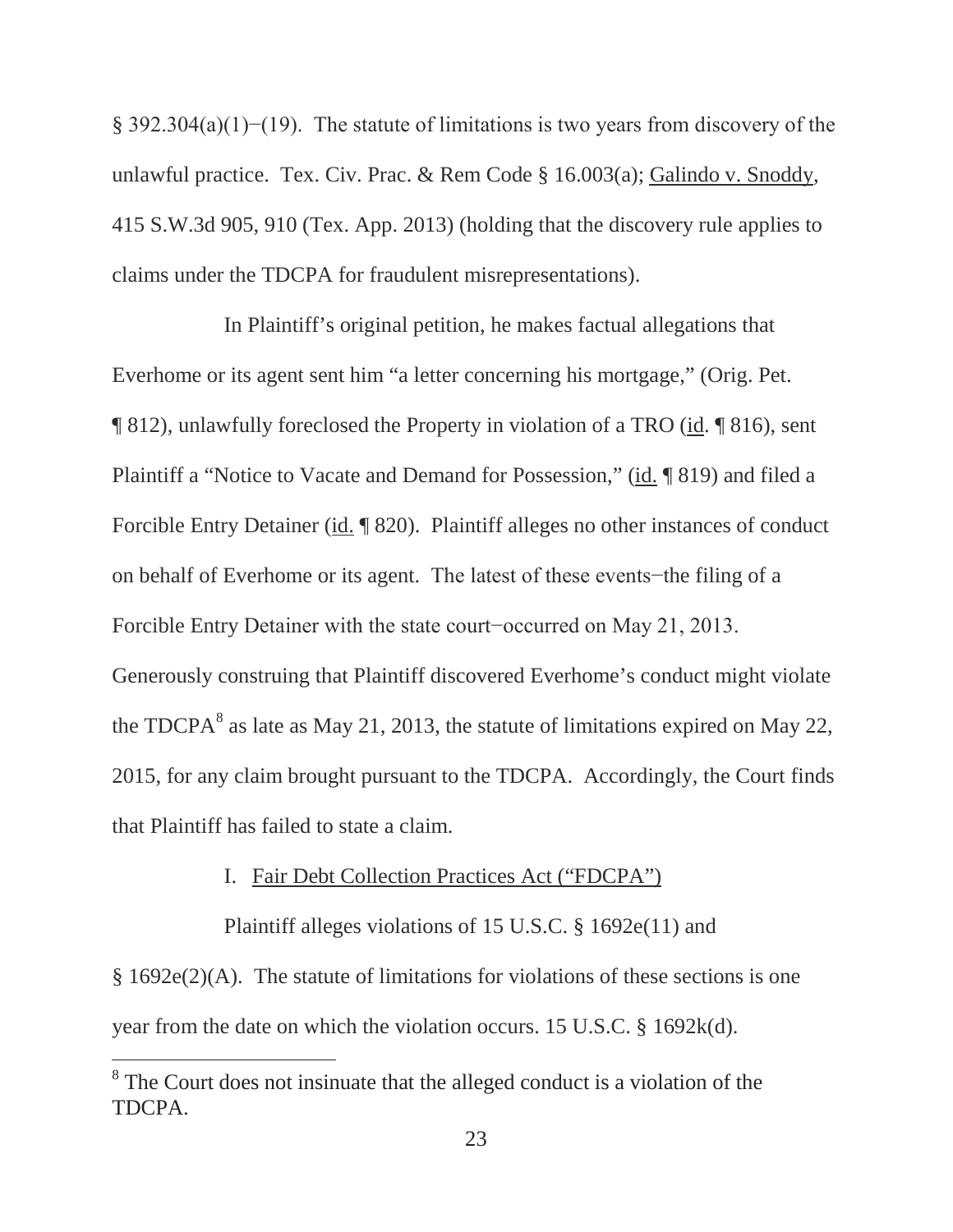In this case, the earliest date Plaintiff alleges that could possibly be construed a violation of 15 U.S.C. § 1692e would be the February 20, 2013 "Notice to Vacate and Demand for Possession." (Orig. Pet. ¶ 819.) Thus, pursuant to 15 U.S.C. § 1692k(d), on February 21, 2014, Plaintiff's statute of limitations expired. Further, throughout Plaintiff's original petition he does not allege any conduct by Everhome that has occurred within the past year. Accordingly, the Court finds that Plaintiff fails to state a claim under the FDCPA because he is barred by the one-year statute of limitations.

### J. Texas Deceptive Trade Practices Act ("DTPA")

Texas' DTPA, codified as Tex. Bus. & Com. Code § 17.41 et seq., makes it unlawful to perform "false, misleading, or deceptive acts or practices in the conduct of any trade or commerce." Tex. Bus. & Com. Code § 17.46(a). The Texas DPTA grants consumers a cause of action for such "false, misleading, or deceptive acts or practices." Amstadt v. U.S. Brass Corp., 919 S.W.2d 644, 649 (Tex. 1996) (citing Tex. Bus. & Com. Code Ann.  $\S 17.50(a)(1)$ ). The statute of limitations for bringing an action pursuant to this law is two years after discovery of the violation. Tex. Bus. & Com. Code § 17. 565.

In this case, as previously stated, even if the Court were to construe Plaintiff's date of discovery of an alleged violation of the DTPA by considering the date of the most recently pled allegation of Everhome's conduct, the statute of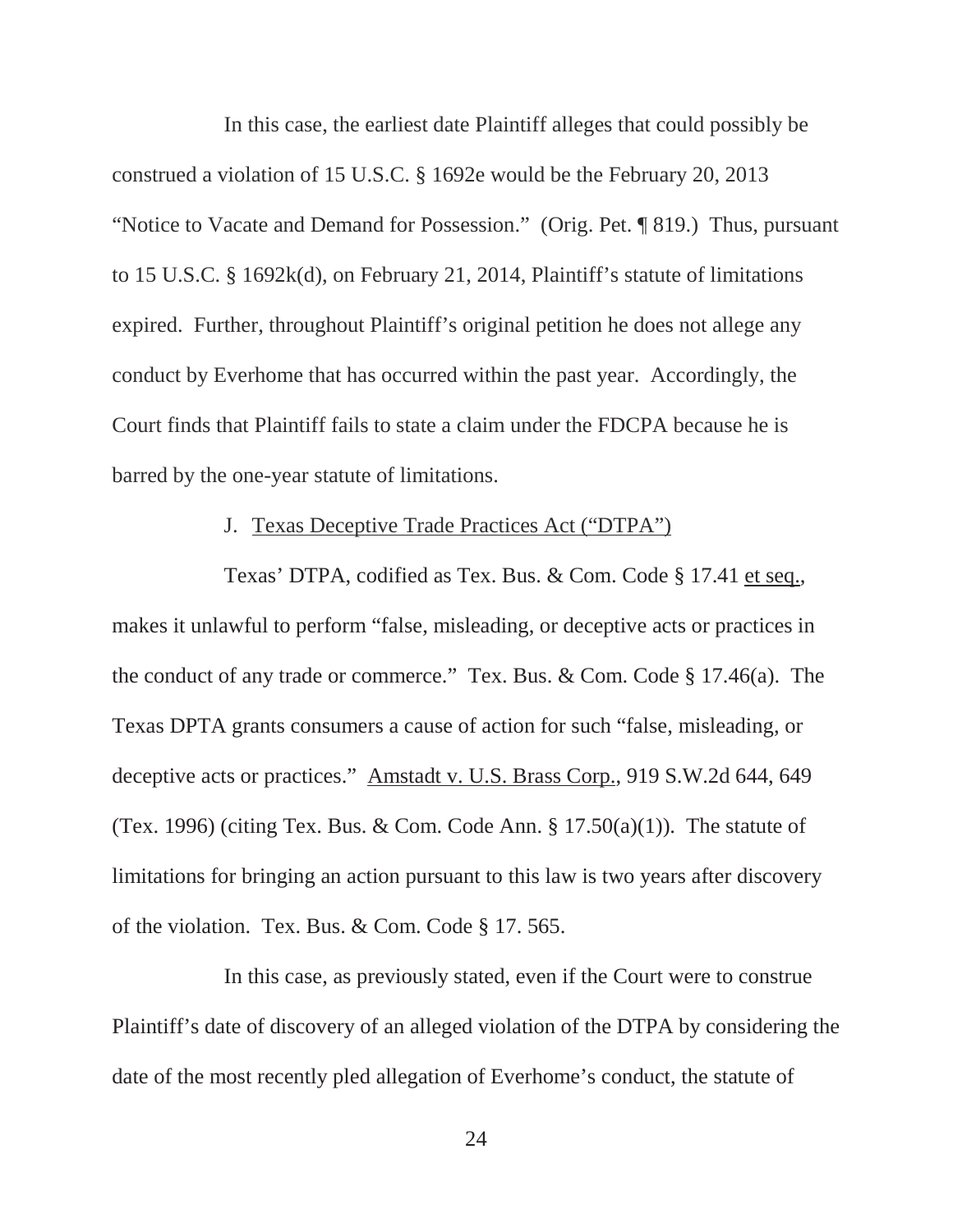limitations precludes recovery. The latest date of conduct that Plaintiff alleges as a possible basis of a claim pursuant to the DTPA is the February 20, 2013 "Notice to Vacate and Demand for Possession." (Orig. Pet. ¶ 819). Therefore, the statute of limitations expired on February 21, 2015. Plaintiff pleads no facts that have occurred within the last two years that could form the basis of a cause of action pursuant to the DTPA. Accordingly, Plaintiff fails to state a claim.

### K. Negligence

"A two-year statute of limitations applies to a cause of action for negligence." See Tex. Civ. Prac. & Rem. § 16.003(a); Dunmore v. Chicago Title Ins. Co, 400 S.W.3d 635, 640 (Tex. App. 2013).

Here, Plaintiff alleges Everhome acted negligently when "they ignored a valid [TRO] . . . caused an unlawful foreclosure to take place . . . [and] failed to comply with the law of the State of Texas [and the United States]." (Orig. Pet. ¶ 1047.) By Plaintiff's own admission, none of these pled acts have occurred within the past two years and are therefore barred by the statute of limitations. Accordingly, the Court finds that Plaintiff has failed to state a claim for negligence.

# L. Accounting

"A suit for accounting is generally founded in equity" and the decision to grant an accounting is within the discretion of the district court. Williams v. Wells Fargo Bank, NA, 560 Fed. App'x, 233, 243 (5th Cir. 2014)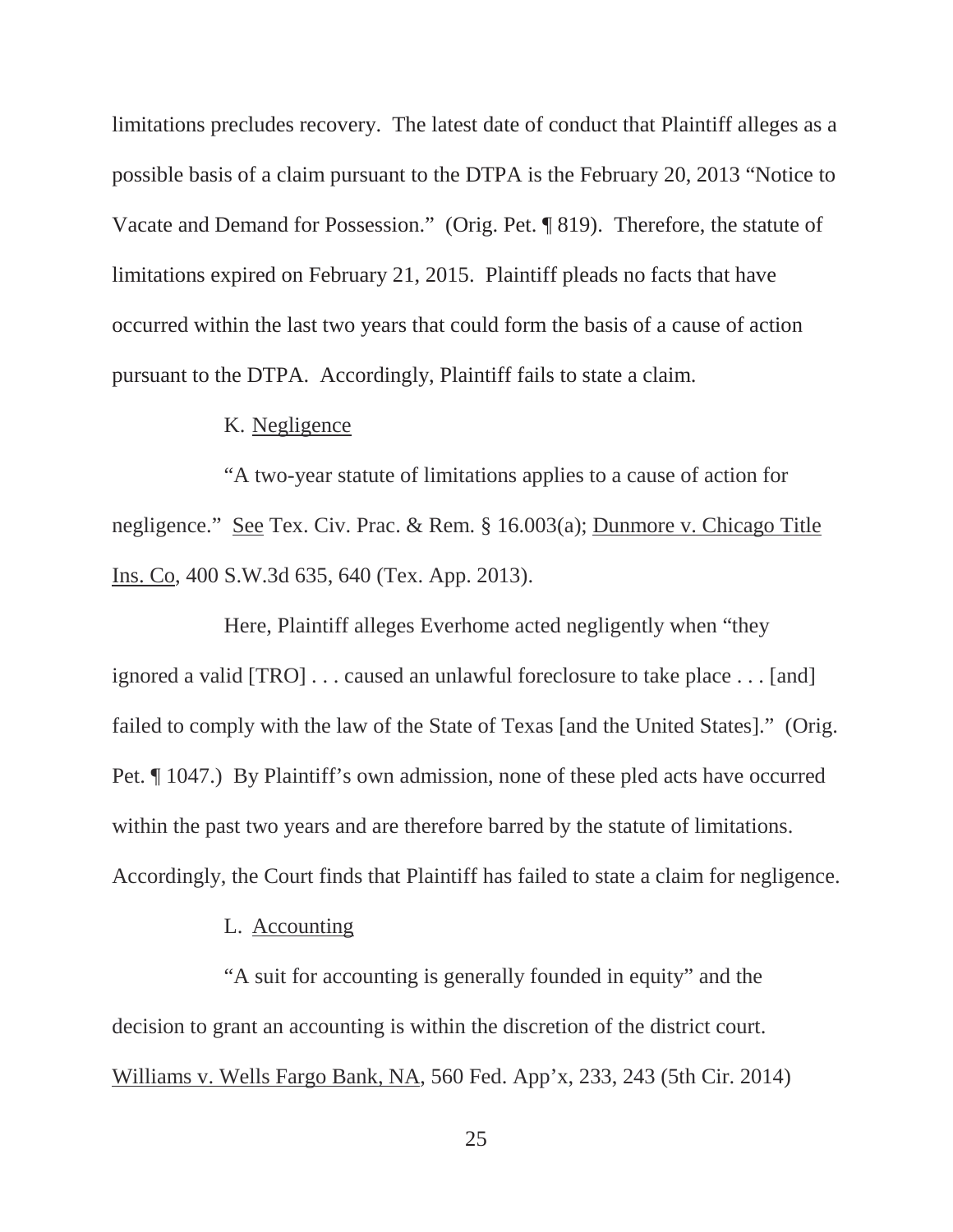(quoting Sw. Livestock & Trucking Co. v. Dooley, 884 S.W.2d 805, 809 (Tex. App. 1994)). "To be entitled to an accounting, a plaintiff usually must have a contractual or fiduciary relationship with the party from which the plaintiff seeks the accounting." T.F.W. Mgmt., Inc. v. Westwood Shores Prop. Owners Ass'n, 79 S.W.3d 712, 717 (Tex. App. 2002). "An equitable accounting is proper when the facts and accounts presented are so complex adequate relief may not be obtained at  $law."$  <u>Id.</u>

In this case, Plaintiff seeks an accounting without providing any factual support for the equitable remedy. Plaintiff alleges no facts suggesting that the information he seeks is complex such that an order of equitable accounting is proper. Williams, 560 Fed. App'x at 243 (failure to allege facts suggesting the information sought was complex barred an order of accounting). Therefore, the Court denies Plaintiff's request for an equitable accounting.

#### J. Declaratory and Injunctive Relief

The Fifth Circuit has held that when a complaint purports to assert an independent cause of action for declaratory judgment alongside another cause of action, the request for declaratory judgment should be construed as a theory of recovery predicated upon the accompanying claim. Sid Richardson Carbon & Gasoline Co. v. Interenergy Res., Ltd., 99 F.3d 746, 752 n. 3 (5th Cir.1996). Accordingly, district courts dismiss requests for declaratory relief when all pleaded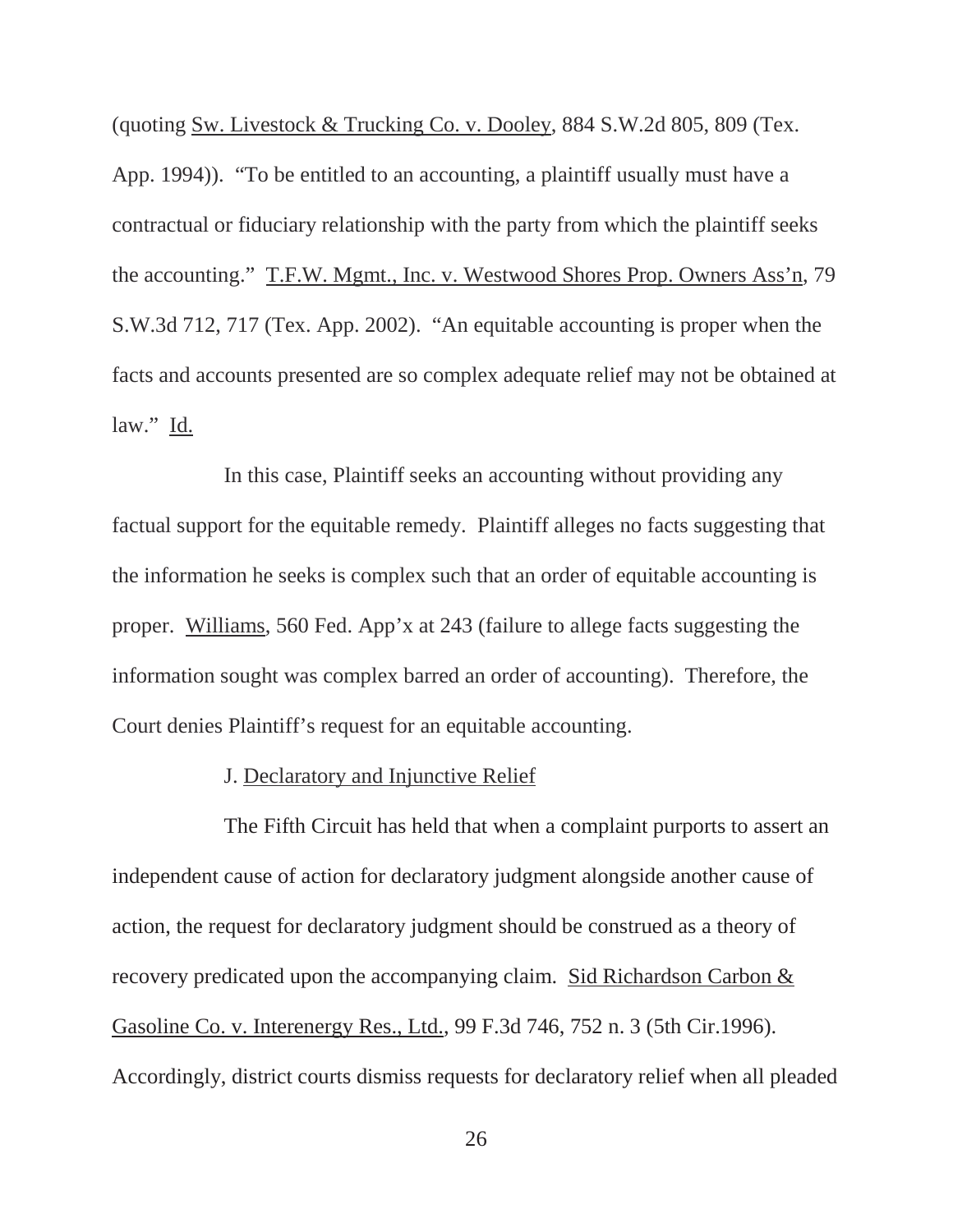causes of action fail. See, e.g., Scott v. Bank of Am., No. SA:12–CV–917–DAE, 2013 WL 1821874, at \*9 (W.D. Tex. Apr. 29, 2013); Amaro v. U.S. Bank N.A., No. 3:12–CV–3776–B, 2013 WL 1187284, at \*4 (N.D. Tex. Mar. 22, 2013); Marsh v. JPMorgan Chase, 888 F. Supp. 2d 805, 815 (W.D. Tex. 2012). Here, Plaintiffs fail to state a viable independent cause of action, and, therefore, Plaintiff's claim for declaratory relief is dismissed.

Finally, Plaintiff's request for an injunction enjoining Defendant from attempting to enter or take possession of the Property, proceeding with a sale or foreclosure, or attempting to purchase, transfer, assign, or collect on the mortgage, note, and deed is denied as their request is not supported by a viable underlying cause of action. See Anderson v. Jackson, 556 F.3d 351, 360 (5th Cir. 2009); Von Scheele v. Wells Fargo Bank, N.A., SA–12–CV–00690–DAE, 2013 WL 5346710, at \*6 (W.D. Tex. Sept. 23, 2013).

#### **CONCLUSION**

For the foregoing reasons, Defendant Everhome's Motion to Dismiss (Dkt. # 3) is **GRANTED**; Defendant HWA's Motion to Dismiss (Dkt. # 5) is **GRANTED**; Plaintiff's Motions to Remand (Dkts. ## 11, 15) are **DENIED**. Finally, the Court finds that this is Mr. Spencer's fourth lawsuit asserting the same or similar claims arising out of the same set of facts. Even though Mr. Spencer is a pro se litigant in this case, he has been represented by counsel in previous lawsuits.